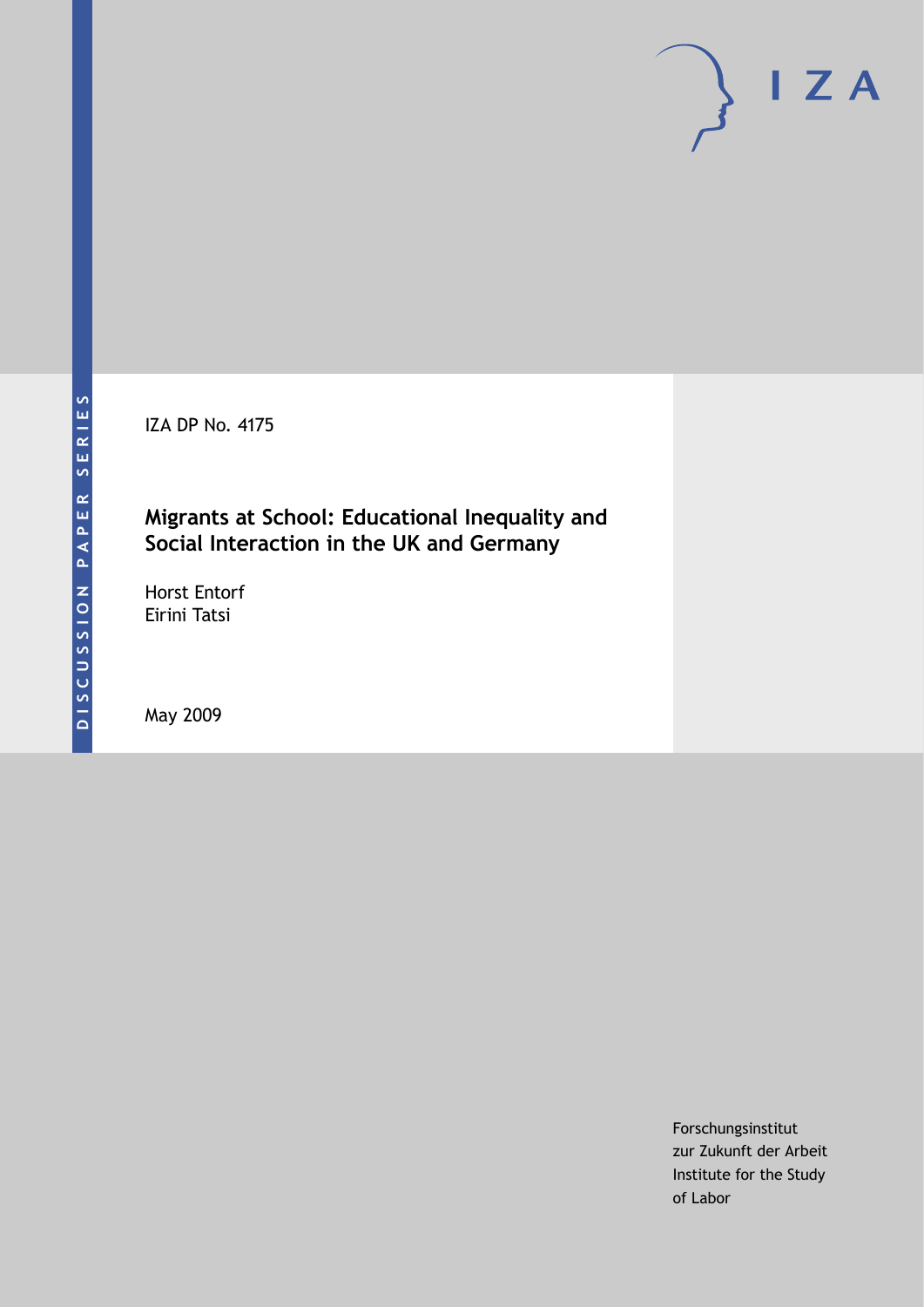# **Migrants at School: Educational Inequality and Social Interaction in the UK and Germany**

### **Horst Entorf**

*Goethe University Frankfurt and IZA* 

### **Eirini Tatsi**

*Goethe University Frankfurt* 

Discussion Paper No. 4175 May 2009

IZA

P.O. Box 7240 53072 Bonn Germany

Phone: +49-228-3894-0 Fax: +49-228-3894-180 E-mail: [iza@iza.org](mailto:iza@iza.org)

Any opinions expressed here are those of the author(s) and not those of IZA. Research published in this series may include views on policy, but the institute itself takes no institutional policy positions.

The Institute for the Study of Labor (IZA) in Bonn is a local and virtual international research center and a place of communication between science, politics and business. IZA is an independent nonprofit organization supported by Deutsche Post Foundation. The center is associated with the University of Bonn and offers a stimulating research environment through its international network, workshops and conferences, data service, project support, research visits and doctoral program. IZA engages in (i) original and internationally competitive research in all fields of labor economics, (ii) development of policy concepts, and (iii) dissemination of research results and concepts to the interested public.

IZA Discussion Papers often represent preliminary work and are circulated to encourage discussion. Citation of such a paper should account for its provisional character. A revised version may be available directly from the author.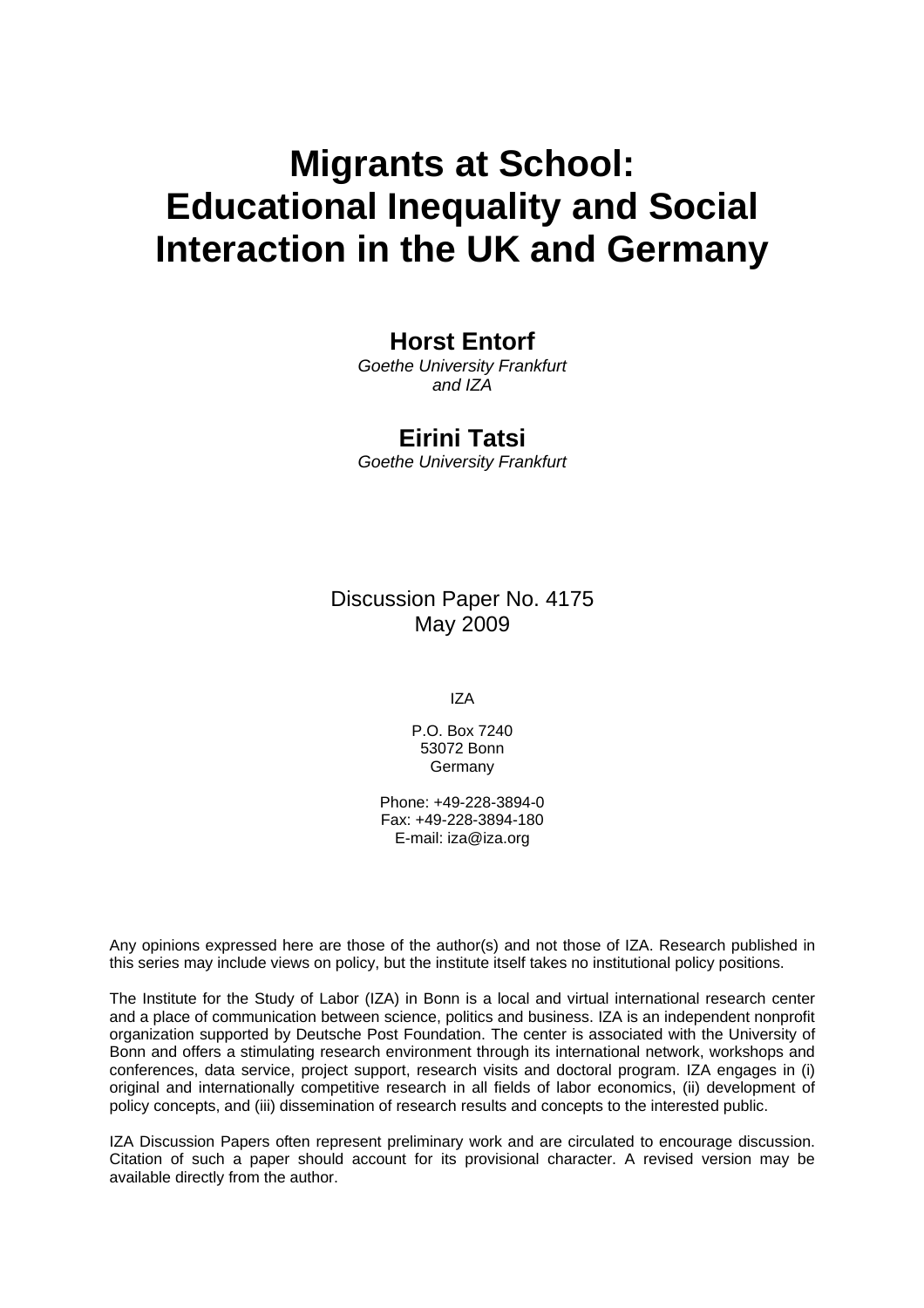IZA Discussion Paper No. 4175 May 2009

# **ABSTRACT**

# **Migrants at School: Educational Inequality and Social Interaction in the UK and Germany[\\*](#page-2-0)**

We test potential social costs of educational inequality by analysing the influence of spatial and social segregation on educational achievements. In particular, based on recent PISA data sets from the UK and Germany, we investigate whether good neighbourhoods with a relatively high stock of social capital lead to larger 'social multipliers' than neighbourhoods with low social capital. Estimated 'social multipliers' are higher for the German early tracking schooling system than for comprehensive schools in the UK. After aggregating data and employing the Oaxaca-Blinder decomposition, the results suggest that the educational gap between natives and migrants is mainly due to the 'endowment effect' provided by the socioeconomic background of parents and cultural capital at home. Some adverse 'integration effects' do exist for female migrants in Germany who lose ground on other groups.

JEL Classification: I20, J15, J18, O15, Z13

Keywords: identification, social interaction, reflection problem, empirical analysis, education, peer effects, migrants

Corresponding author:

 $\overline{a}$ 

Horst Entorf Department of Economics Goethe University Frankfurt Grüneburgplatz 1, Box 48 D-60323 Frankfurt Germany E-mail: [entorf@wiwi.uni-frankfurt.de](mailto:entorf@wiwi.uni-frankfurt.de) 

<span id="page-2-0"></span><sup>\*</sup> We thank the Anglo-German Foundation for financial support within the research group 'The Economics and Politics of Employment, Migration and Social Justice'.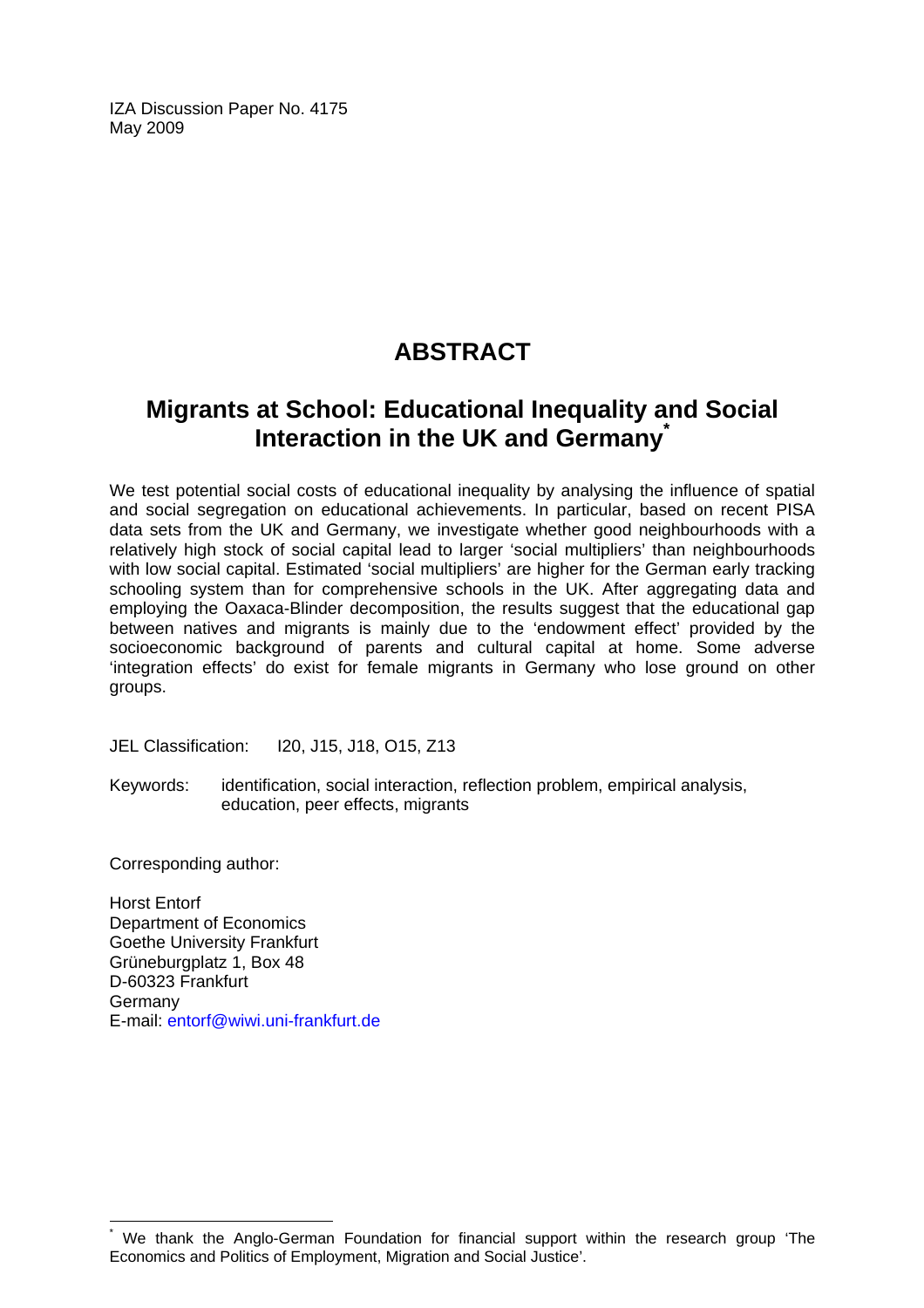### **1. Introduction**

Both in the Anglo-Saxon countries and in France and Germany, inequality between educational groups has increased recently: In the United States and Great Britain, wage inequality between and within educational groups has risen dramatically since about the 1970s. In France and Germany, there has been hardly any change in wage inequality between educational groups until the end of the last century (see Fitzenberger, 1999; Kahn, 2000; Acemoglu, 2003), but wage gaps between educated and low skilled groups do widen in Germany during the most recent years (see Dustmann *et al.*, 2007). Moreover, the distribution of employment and unemployment incidence across educational groups became more unequal to the detriment of the lower educated (see Entorf, 1996; Fitzenberger, 1999; Puhani, 2004, for Germany; Machin, 1997, and Machin and Van Reenen, 1998, for the UK).

Because the low education groups seem to suffer the most from economic shocks such as the current global financial crisis, questions of education increasingly grab the attention of educational scientists, labour economists as well as politicians. The debate immediately relates to the access and amount of education for disadvantaged groups, and prompts research aiming at an analysis of the nature and causes of the persisting lack of social mobility, and an examination of the avenues of improving the social mobility of less privileged children (through schooling and higher education). This seems to be very low in Germany and the UK, as results in Entorf and Minoiu (2005) have shown: The so called socioeconomic gradient, which reveals the intergenerational correlation between the socioeconomic status of parents and the educational performance of children, is particular high in both countries. Among all nine countries under comparison<sup>2</sup>, the correlation in Germany is highest and the one in the UK ranks second. A further common feature of both countries is that those students having an immigration background are among the student population at risk to be affected by educational inequality.

Most of the existing contributions focus on the relatively poor socioeconomic background of migrants (see, among others, Gang and Zimmermann, 2000; Frick and Wagner, 2001; Bauer and Riphahn, 2007). The debate has been given renewed impetus after the results of the first PISA surveys were published (Programme for International Student Assessment, see OECD, 2001, for first results), in particular in Germany, where the bad performance of German students was perceived as a national disaster (the 'PISA shock').<sup>3</sup> More detailed international comparisons reveal that the

 2 Australia, Canada, New Zealand, USA, Finland, France, Germany, UK and Sweden.

<sup>&</sup>lt;sup>3</sup> By contrast, the surprisingly good performance at the first (2000) PISA reading test was considered with national pride in the UK, as can be seen from the following quote: *'Being above Germany in the education league table might not be as much fun as beating them at football, but it could prove more important for the UK in the long run'* (The Times, 7 December 2001; quoted in Weigel, 2004). After two disappointing PISA rounds in 2003 and 2006 (for instance, in maths UK scored 529 in 2000, 508 in 2003, and only 495 in 2006, similar drops can be observed for reading and science scores; at the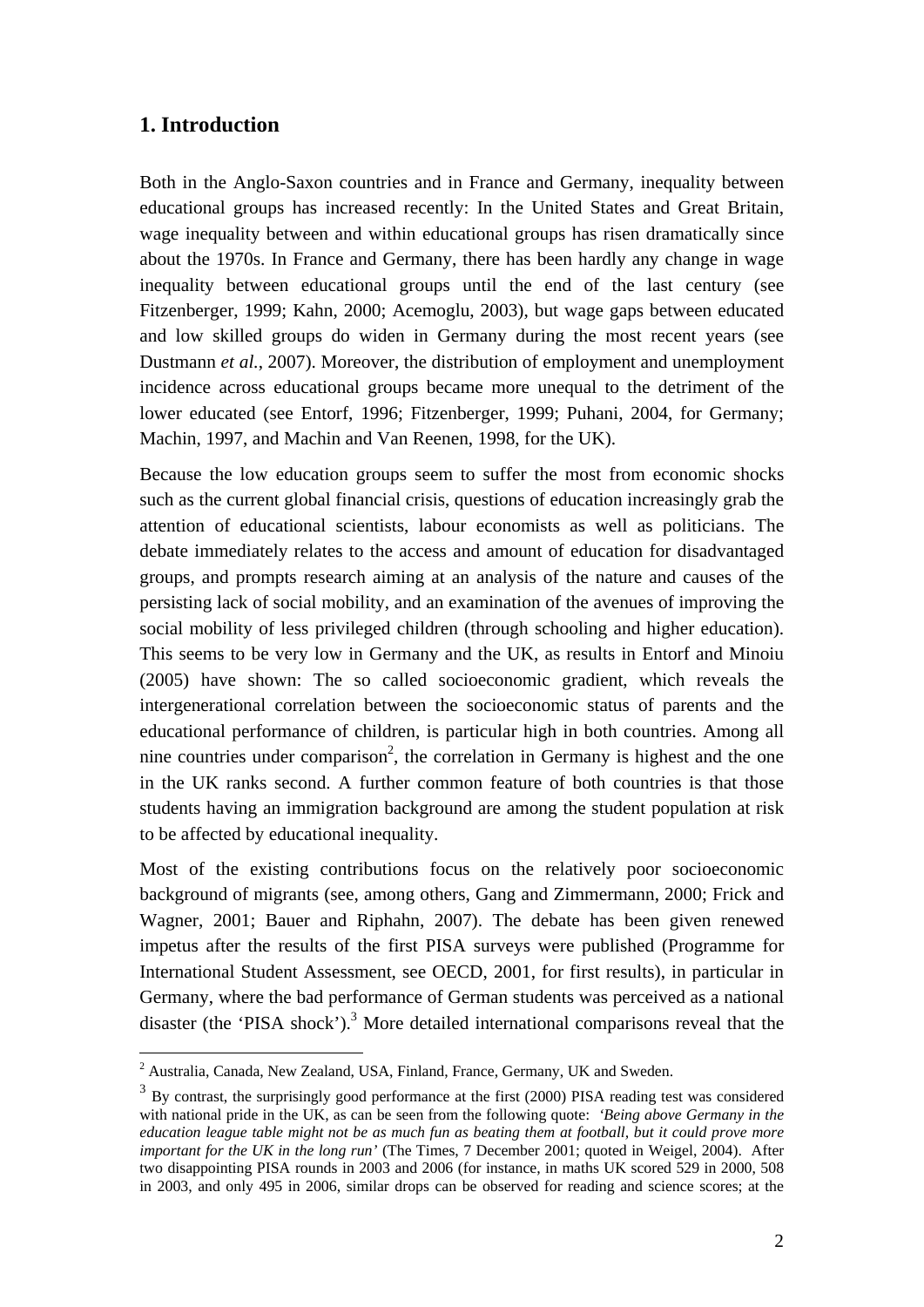performance of children with a parental migration background differs strongly across countries (Entorf and Minoiu, 2005). By using educational achievement data from other sources (TIMMS and PIRLS), Hanushek and Wössmann (2006) as well as Schnepf (2007) confirm that besides highly variant socioeconomic backgrounds also language problems can be considered a main source of internationally differing performances of migrant students. After analysing immigrants' disadvantage of ten high immigration countries she concludes that natives are on average as much as one grade ahead in their maths skills compared to immigrants in Germany and Switzerland. The situation is different in traditional countries of immigration (New Zealand, Canada, Australia) where the more privileged parental backgrounds of (selected) migrants lead to less significant or even positive (Canada) differences between educational achievements scores of migrants and natives (see Entorf and Minoiu, 2005). In the UK, where the majority of migrants comes from India or Western countries such as Ireland and USA, evidence in Entorf and Minoiu (2005) and Schnepf (2007) reveal that there is a gap only for those migrant students who have a non-English language background.

However, all studies reveal that there remains a considerable educational disadvantage of immigrants not explained by observed individual heterogeneity. This indicates that immigrants face further barriers that might be related to unobserved heterogeneity (note that most studies quoted above are based on cross-sectional data) and unfavourable factors arising from their lacking integration into (Western) societies. For instance, given that immigrants are concentrated in large cities and the suburban areas, equality of educational opportunities is limited by spatial and social segregation and the resulting emergence of 'good' or 'bad neighbourhoods', i.e. by 'peer effects'. Peer effects in the context of schooling have been studied by Hoxby (2000), Hanushek *et al.* (2003), among others.

However, a comparatively neglected factor which still seems highly relevant for the composition of peers is the impact of schooling systems. Some authors discuss whether, in addition, the early tracking into different ability schools at the age of 10 as in Austria and Germany might have negative consequences on school performance for children who enter school with language and social deficits, a high proportion of whom come from families with a migration background (see Dustmann, 2004, for a critical assessment of the selective German school systems). Under such circumstances the question of peer effects cannot be disentangled from the influence of prevailing national schooling systems.

same time the German maths score increased from 490 in 2000, to 503 in 2003, and to 504 in 2006) comments on PISA scores by the media have changed: *'A league table to worry us all.', 'The suggested decline of the UK scores [...] raises questions about the direction of educational policy in England over the past 10 years'* (The Guardian , 8 January 2008).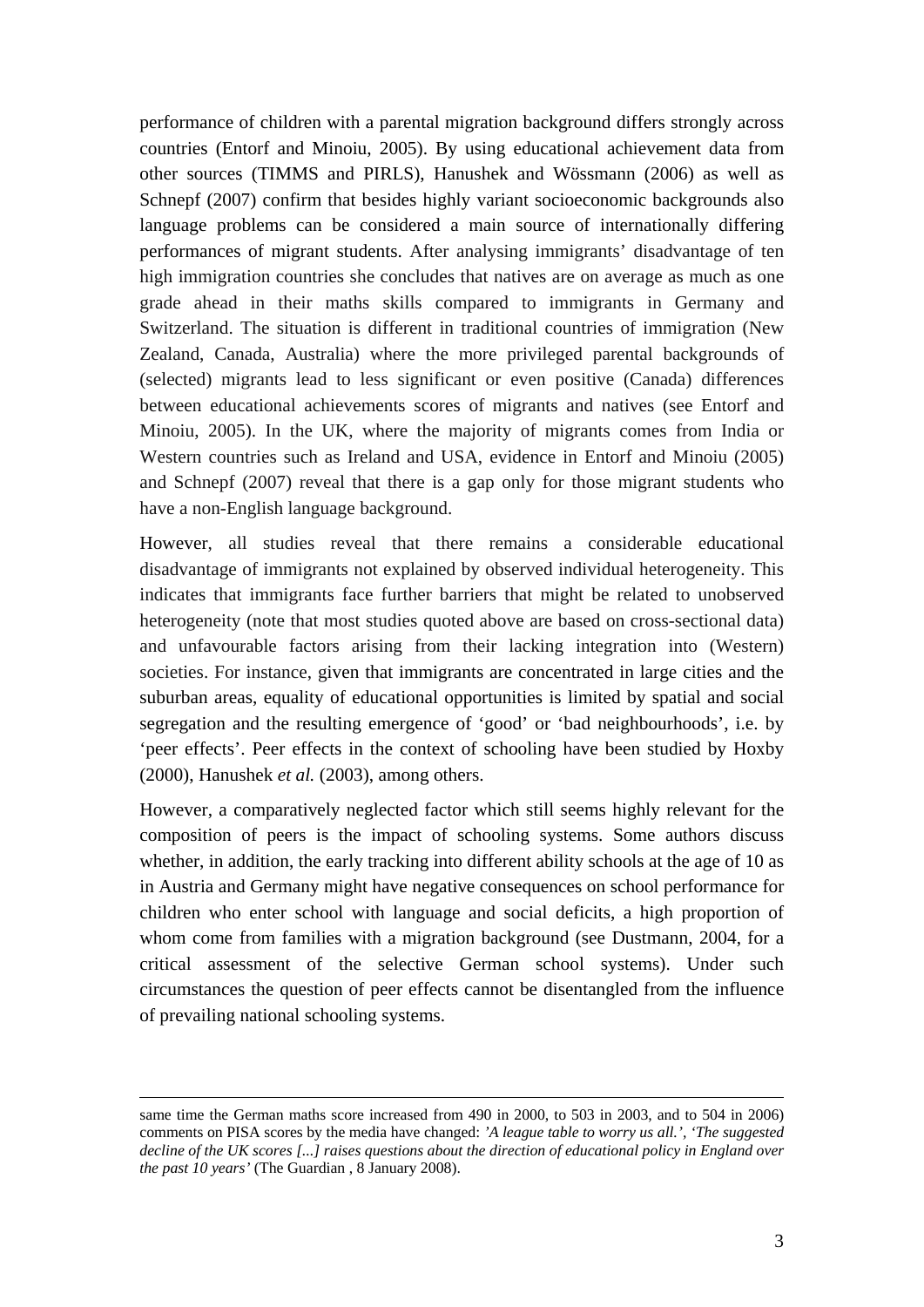Entorf and Lauk (2008) have recently investigated the role that peer effects and social integration of migrants play for their schooling achievements in selected nations. Their approach is based on the idea that education might have additional positive external effects (nonmarket benefits) due to nonmarket interactions (via 'social multipliers'; see Glaeser and Scheinkman, 2000; Glaeser *et al.* 2003). The novelty of the Entorf and Lauk paper is that by taking migrant-to-migrant, native-to-migrant and native-to-native peer relations into account, the authors are able to test and confirm the hypothesis that early tracking reinforces and even amplifies existing socioeconomic pre-school disadvantages of children with a migration background, because (high) social interaction mainly takes place within the group of migrants and within the group of natives (with detrimental educational effects to migrants), but less so between both groups. In this paper we estimate the model using data on PISA maths scores and analyse differences between social interaction parameters obtained for German and UK students.

A serious limitation for the aforementioned technique is the lack of PISA *panel* data such that evidence on the role of institutional structures can be gained only by international comparison. Overcoming the limitations of the PISA data in the Entorf-Lauk model can be achieved with a strategy inspired by the first of the two identification strategies, as these are described in the Hoxby paper (2000), where the notion of first differences in cohorts is used. The basic advantage of this approach is twofold. First, deviating from most previous empirical investigations which analyse potential reasons for the educational gap between migrants and natives in separate equations, we focus on aggregate observational units at school level such that for each school we can directly estimate endogenous differences in educational achievements dependent on explanatory differences of explanatory student factors and school characteristics. This leads to the Oaxaca-Blinder decomposition of the native-migrant PISA gap. The second point is that taking differences between migrants and natives at the school level mitigates the problem of unobserved heterogeneity, as unobserved school factors  $\delta_s$  common to all students i(s) at school s are differenced out, and heterogeneity due to unobserved true individual abilities (such as intelligence) is expected to be similar for migrants and natives when group averages are considered.

Our results show that the socioeconomic background of parents and cultural capital at home are the most important factors for educational success in both countries. Using the equivalent Oaxaca-Blinder decomposition, it also turns out that the educational gap between natives and migrants is mainly due to the 'endowment effect' provided by these factors. 'Discriminatory effects' cannot be detected. Some adverse 'integration effects' do exist for female migrants in Germany who lose ground on other groups. Estimated 'social multipliers' are higher for the German early tracking schooling system than for comprehensive schools in the UK. This result is detrimental for most migrant students at least in Germany, because multiplier effects magnify the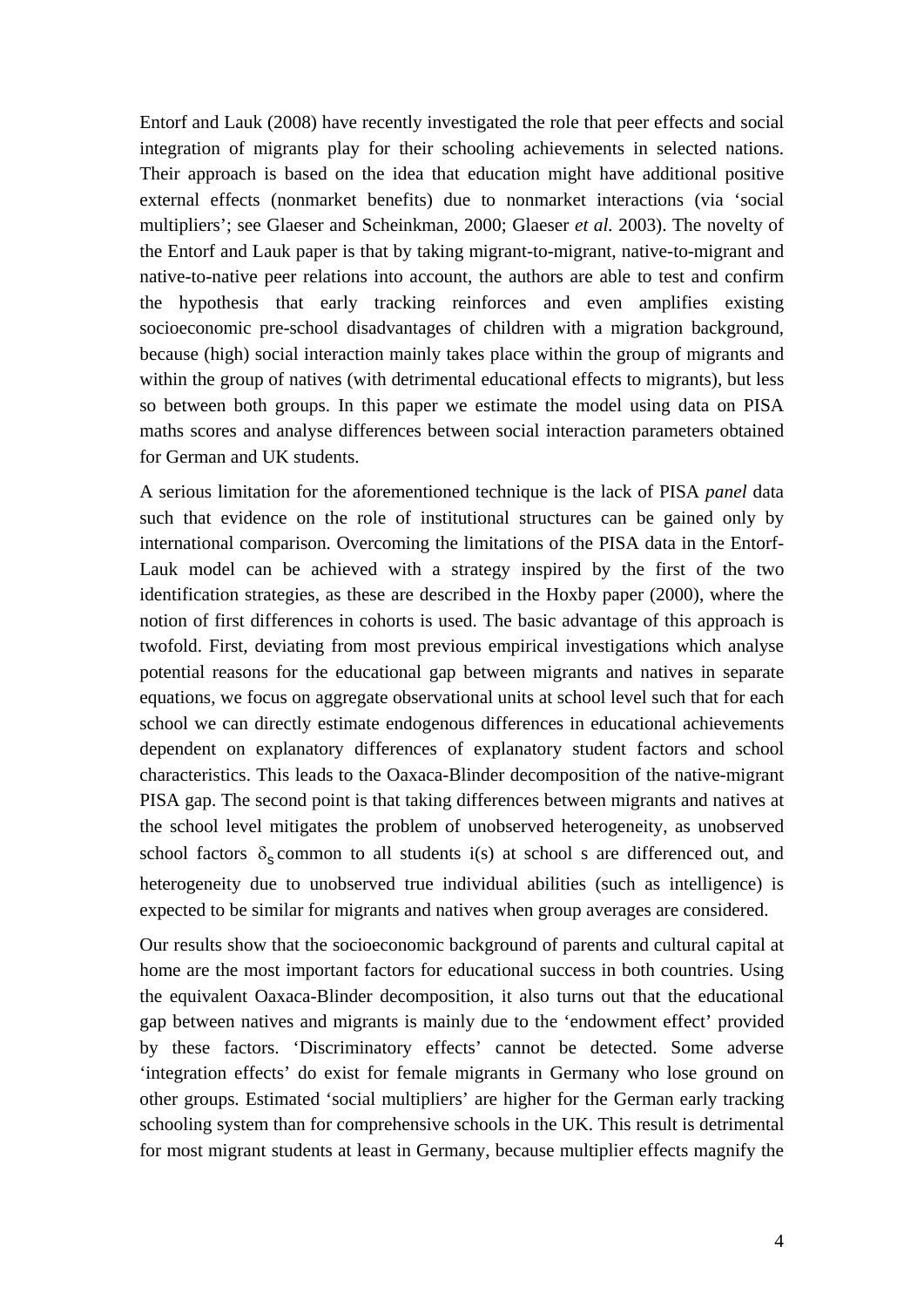prevailing educational inequality between students who enter schools with a low parental socioeconomic background and children from more privileged families.

This paper is organised as follows. In the second section we discuss methodological issues; we focus on the identification of endogenous social effects, the so - called reflection problem and we connect this to the propagation of the spillover effects, embodied in what is known as the social multiplier in the relevant literature. We extend this section first by discussing the baseline model as an identification strategy that will allow the detection of the presence (if any) and the quantification of peer effects in a setting appropriate to inquire into educational inequality, and, second, by estimating a model allowing the presence of unobserved heterogeneity components, eliminated by taking differences between the groups of natives and migrants. The last section concludes and summarises the results.

### **2. Social Multipliers as Potential Source of Educational Inequality**

#### **2.1. Identification of Endogenous Social Effects - The Reflection Problem**

An example of the difficulty of identifying parameters of interest in the presence of endogenous variables is that of the reflection problem in the social sciences (Manski, 1993, 1995, 2000). Social interaction has already been studied both theoretically and empirically to the extent that a well-defined framework is established in the field of economics; it has already been treated in a theoretical framework (as in Becker, 1974) to comprehend the channel through which the behaviour of a person is affected by the characteristics of his/ her family members. It can be deemed as a form of externality (c.f. Glaeser and Scheinkman, 2000), bearing the sense of interactions occurring between individuals in the absence of prices. Empirical analysis of social interaction and behaviour is hindered by the fact that it resembles the situation in which a person sits in front of a mirror and can see his/her reflection but, nevertheless, it cannot be distinguished whether, at the same time, the moves the person makes are caused by his/her own reflection or are merely reflected. Simultaneously, a second impediment is selection, for individuals tend to choose their peers, neighbourhoods or networks. Thus, unlike identification of parameters in market outcomes<sup>4</sup>, behaviour in nonmarket settings and environments is still under the scope of broad analysis and develops constantly. Key questions to be answered refer to the influence that the group behaviour might exert on individuals' behaviour of the same group and the tendency of the group's individuals to behave in a similar manner, whereas applications refer initially to the fields of econometrics of crime, economics of education or labour economics. The incipient step towards identification would be to obtain prior information that specifies the group and reveals its characteristics. If this

<sup>&</sup>lt;sup>4</sup> Renown examples cited when market outcomes are concerned is the two-equation demand-supply system and the Mincerian to estimate returns to schooling.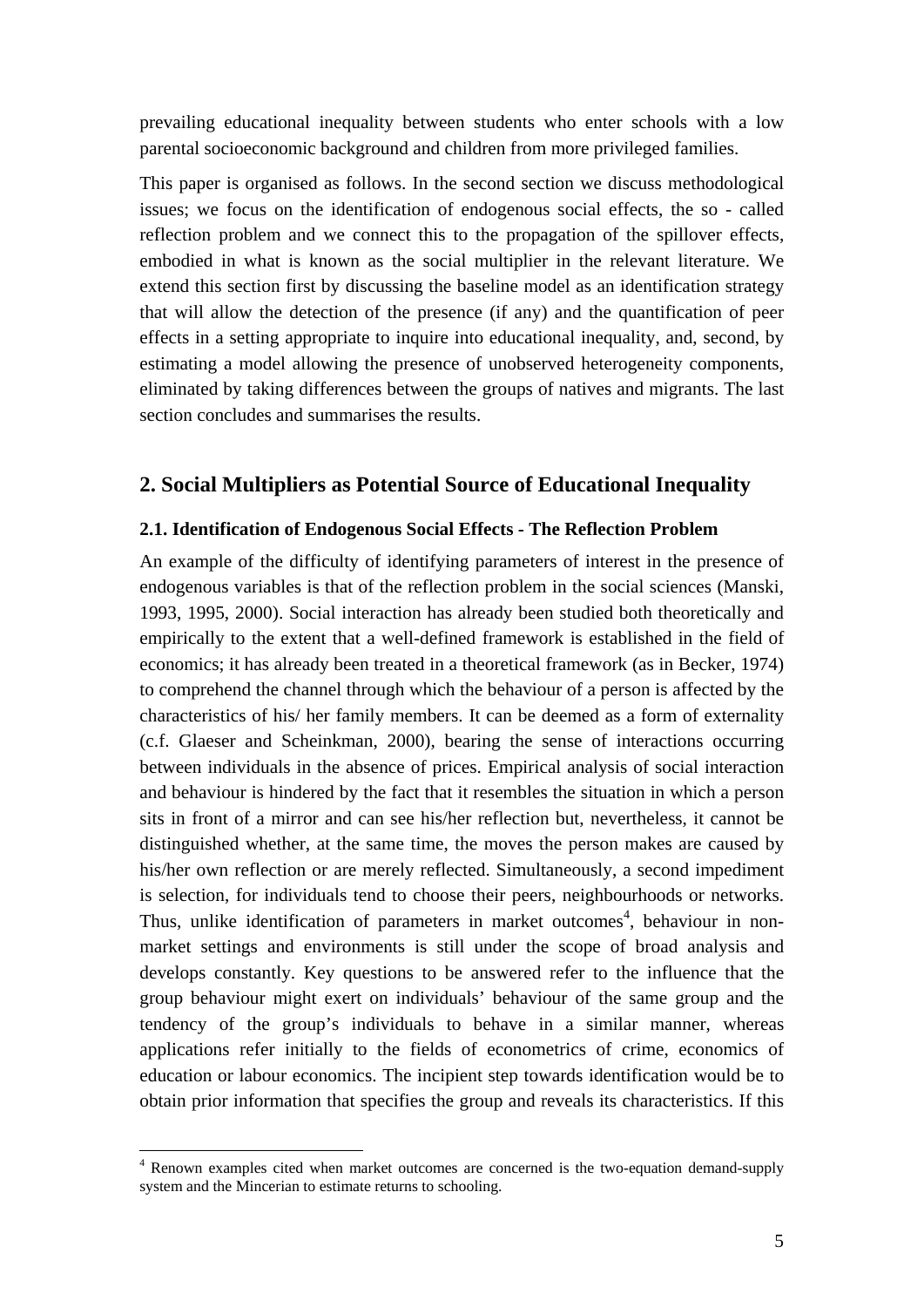information could be extracted, then identification depends upon underlying relationships between variables in the population.

Although Manski (1993) discusses identification of endogenous social effects in a number of models (linear models, nonlinear/ nonparametric models as well as dynamic models), special attention is drawn here to linear parametric models, a choice justified by the employment of a linear (in means) parametric model in order to illustrate the estimation of social interaction parameters in education, where the outcome is the achievement of students.

Following Manski (1993) in our attempt to delve identification strategy issues, we usually assume - at first - that a random sample  $(y, x, z)$  is available from the population. *y* would represent the scalar outcome or behaviour, *x* all variables which capture the same institutional environments and/ or group characteristics and, finally,  $(z, u)$  summarise direct socioeconomic composition and ability. The scalar outcome *y* is specified in the following way:

(1) 
$$
y = \alpha + \beta E(y|x) + E(z|x)^{\prime} \gamma + z^{\prime} \eta + u
$$

meaning that, econometrically, the outcome is modelled so that it varies with the mean of the outcome conditional on all variables that represent similar institutional environments. Note, though, that conditional on both *x* and *z* the mean of the error term is different from zero:  $E(u | x, z) = x^{\dagger} \delta$  (absence of zero conditional mean assumption).

Taking the conditional expectation with respect to both *x* and *z* by using the law of iterated expectations, we obtain the mean regression of  $y$  on  $(x, z)$ :

(2) 
$$
E(y|x,z) = \alpha + \beta E(y|x) + E(z|x) \gamma + z \gamma + x' \delta.
$$

Each of the parameters  $\beta$ ,  $\gamma$  and  $\delta$  represents an *endogenous*, an *exogenous* and a *correlated* effect respectively. The presence of the expected value of *y* conditional on *x* at the right - hand side reveals the explanatory role of endogenous social effects on individual outcomes provided  $\beta \neq 0$ . This follows from the presumption that the outcome varies with the mean of the outcomes of the peers and is exactly the source of the reflection problem. Parameter  $\gamma \neq 0$  depicts the exogenous effect, for variable *z* includes the exogenous variables. Likewise, parameter  $\delta \neq 0$  expresses the correlated effect, capturing similarity in behaviour among peers (presence of group effects). Furthermore, by assuming that the mean regressions of *y* on  $(x, z)$ , of *y* on *x* and of *z* on *x* can be consistently estimated, one can use the last equation and integrate it with respect to *z*, assume  $\beta \neq 1$  and solve for  $E(y|x)$ , in order to obtain the 'social equilibrium':

(3) 
$$
E(y|x) = \frac{\alpha}{1-\beta} + E(z|x) \cdot \frac{\gamma + \eta}{1-\beta} + x' \delta \frac{1}{1-\beta}
$$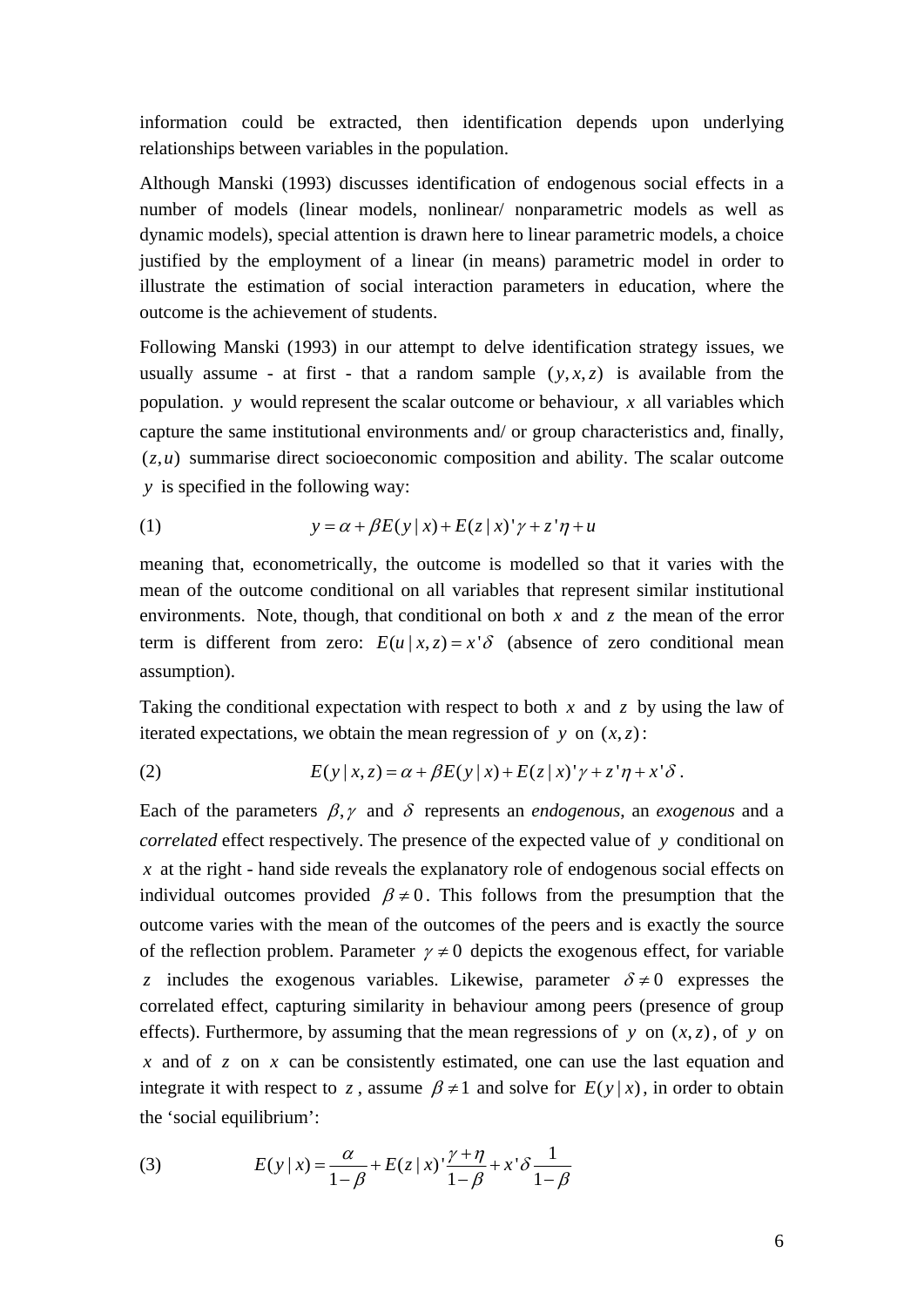As seen above, it is possible to identify functions of the parameters of interest if  $\beta \neq 1$ , but not the parameters themselves and, of course, one cannot distinguish among endogenous, exogenous and correlated effects. Substituting  $E(y|x)$  from (3) into (2), yields the reduced form equation:

(4) 
$$
E(y|x,z) = \frac{\alpha}{1-\beta} + E(z|x) \cdot \frac{\gamma + \beta \eta}{1-\beta} + z' \eta + x' \delta \frac{1}{1-\beta}.
$$

Although we are not able to discern between endogenous and exogenous social effects, we are allowed to detect the presence - if any - of a social effect provided  $[1, E(z | x), x, z]$  are linearly independent in the population. Presence of a social effect means that  $\gamma + \beta \eta \neq 0$  for the numerator. Thus, either  $\gamma \neq 0$  or  $\beta \eta \neq 0$  must be true. Unfortunately, we are also not able to disentangle the effect of social interactions from effects due to unobserved group characteristics.

There are two cases in which identification is achieved using some exclusion criteria. First, by assuming exclusive presence of endogenous effects, which amounts to imposing  $\gamma = \delta = 0$  on the parameter vector. This pure endogenous model can be estimated in a two–stage procedure; by using sample data one can retrieve a nonparametric estimate of the mean outcome given  $x$ , and use this estimate later on to identify the social interactions parameter  $\beta$  with least squares. The second case is described by Graham and Hahn (2005), where one assumes absence of exogenous social effects, i.e.  $\gamma = 0$ . Using a quasi-panel approach, estimating the between groups model identifies  $\eta$ , and upon the availability of an instrumental variable, 2SLS provide an estimate for the composite parameter  $\eta/(1 - \beta)$ ; thus, the magnitude of the (endogenous) social effect can be inferred in a completely parametric procedure.

#### **2.2. The Social Multiplier**

<u>.</u>

Social interaction will have a multiplicative effect as in the sense of the Keynesian multiplier in the macro economy, due to the presence of endogenous social effects (and not of exogenous or correlated effects). Hence, one would also be interested in identifying those resulting *social multipliers* i.e. quantify spillover effects<sup>5</sup> caused by peers. The social multiplier embraces both direct and indirect effects on the individual's behaviour, the direct one emanating from the change in the individual's behaviour, whereas the indirect effect stemming from the change in the behaviour of the peer group. Thus, the presence of a social multiplier should render at least problematic the employment of aggregate - level data when aiming at inferring individual - level elasticities.

<sup>5</sup> They are also characterised as *positive spillovers* or *strategic complementarities* in Glaeser *et al.* (2000, 2003).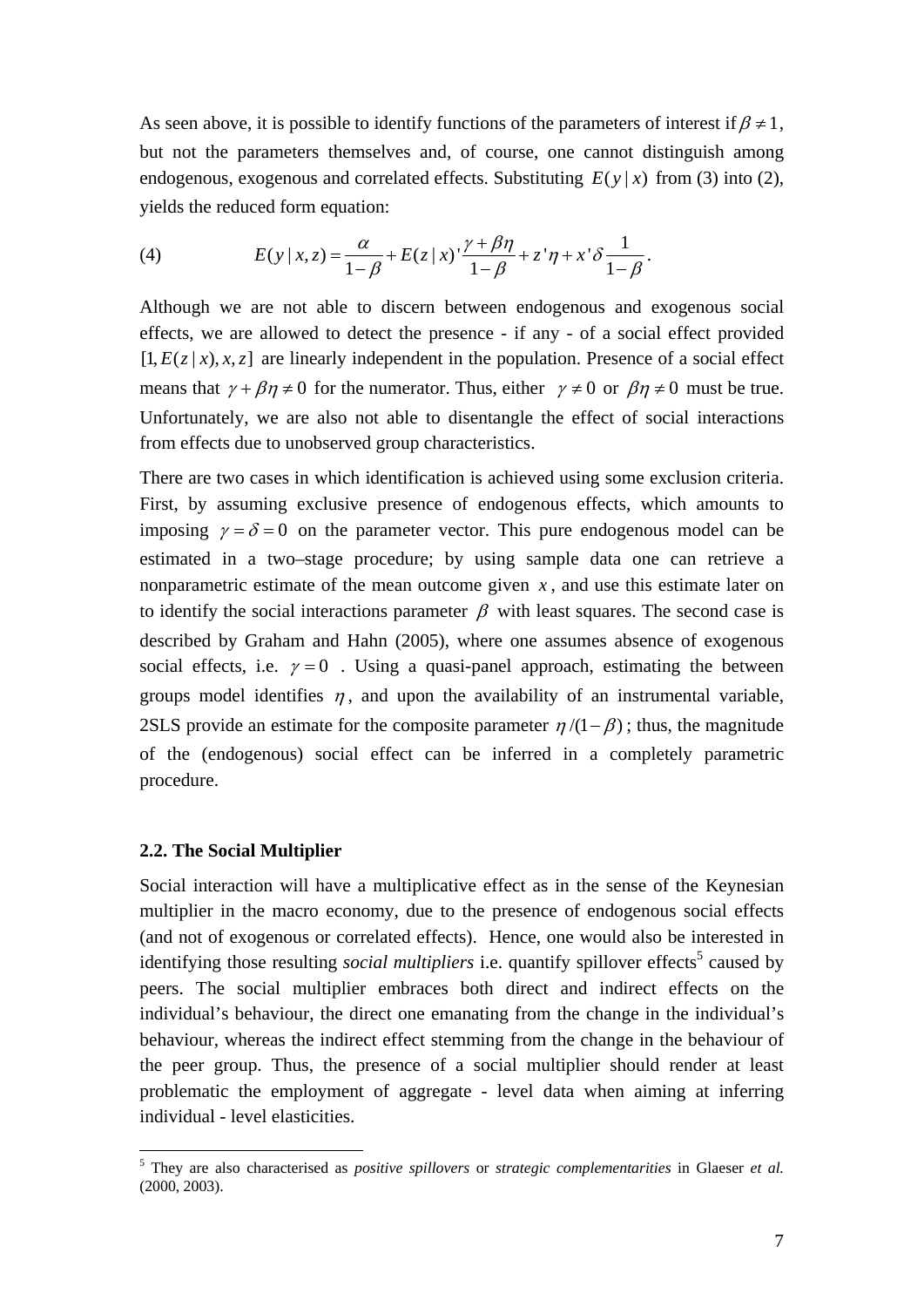Glaeser *et al.* (2000, 2003) have set up theoretical models of non-market interactions and connect the presence of a strong social multiplier with the presence of multiple equilibria. In practice, the empirical method extensively used to measure social interaction parameters and, subsequently, calculate social multipliers, is modelling in an econometric equation the individual outcome as the dependent variable and the average outcome of the relevant peer group as part of the explanatory variables. Of course, the average outcome does not include the individual itself $6$ . Examples of the existence of the social multiplier in applied work include the impact of education on wages (Acemoglu and Angrist, 2001), the impact of demographics on crime (Levitt, 1999), group membership among college roommates (Sacerdote, 2001) and peer effects *within* migrants and natives and *between* migrants and natives in schooling (Entorf and Lauk, 2008).

Intuitively, the social multiplier would not constitute anything else but the ratio of a coefficient coming from a regression using aggregate data - for instance country level data - and one from a regression using individual level data (given that coefficients are identified). In the simplest case, if a regression yields a coefficient  $\gamma$  on the social interaction variable, then the magnitude of the social multiplier would equal  $1/(1 - \gamma)$ . Glaeser, Sacerdote and Scheinkman (2003) have provided the framework for the simple case, but also developed it further in order to accommodate (i) sorting across neighbourhoods, (ii) individuals' characteristics and actions affecting the individual outcome, and, eventually, (iii) different degrees of peer influence according to the distance of the peer.

#### **2.3 The Baseline Model as Identification Strategy**

Emphasis is placed herein upon the choice of the strategy that will allow identification of the social interaction parameters and illustration of the strategy's applicability when the researcher is provided with appropriate data. One empirical strategy used extensively in practice to identify peer effects is that of the baseline model. As in Hoxby (2000), the baseline model is usually formulated by the following equation:

$$
y_{ij} = \alpha + b\overline{y}_j^{-i} + X_{ij}c
$$

where  $y_{ij}$  is the scalar outcome for individual *i* belonging to group *j*,  $\alpha$  is some constant,  $\overline{y}_j^{-i}$  is the average of the outcome for all individuals in group *j* excluding individual  $i$ , and  $X_{ij}$  is a vector of all other characteristics and factors that one might expect to affect individual *i* 's outcome. In the schooling environment chosen in this paper,  $y_{ij}$  would represent student *i*'s achievement score in mathematics,  $\overline{y}_j^{-i}$  would

<sup>&</sup>lt;sup>6</sup> This will become obvious from the baseline model in section 2.3.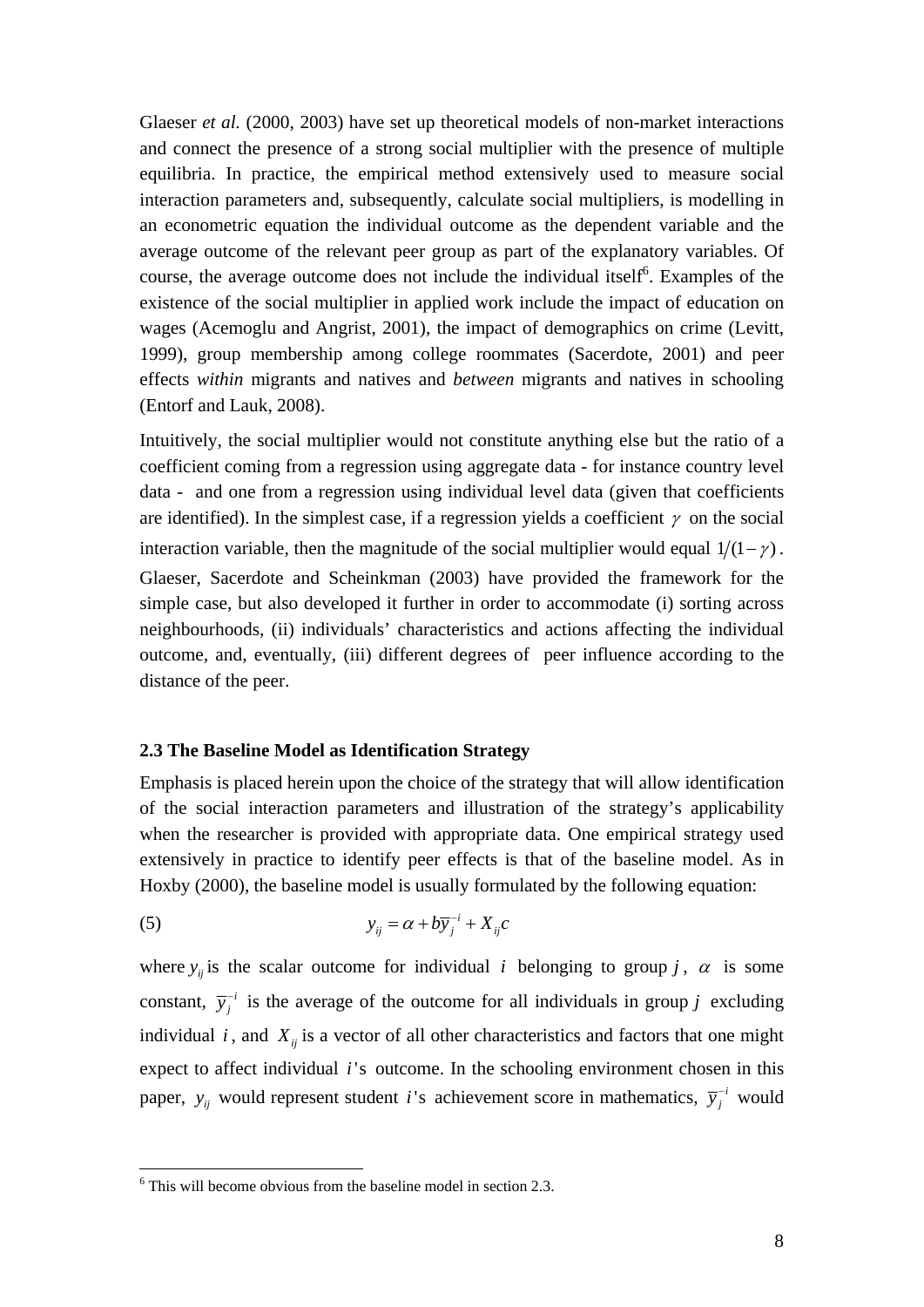stand for the mean student score in mathematics achieved by student  $i$ 's peer group<sup>7</sup>, and  $X_{ij}$  encompasses all other student-specific explanatory variables.

Entorf and Lauk (2008) provide a comprehensive empirical analysis and interpretation of the educational inequality between migrants and natives. Using their notation, one can identify peer effects in education between and within *migrants* and *natives* by modelling a two-equation system as follows:

(6)  

$$
P_{i_ssf}^m = \beta^m Y_{i_s} + \delta^m Y_{i_s} + \gamma_m^m P_{sf}^m + \gamma_m^m P_{sf}^n + \varepsilon_{i_ssf}^m
$$

$$
P_{i_ssf}^n = \beta^n Y_{i_ssf} + \delta^n Y_{i_s} + \gamma_m^n \overline{P_{sf}^m} + \gamma_n^n \overline{P_{sf}^n} + \varepsilon_{i_ssf}^n
$$

where  $P_{i,sf}^m$  is the PISA score for migrant student *i* in school *s* for field *f* ∈ {*mathematics, reading, science*},  $P_{i, sf}^{n}$  as before but for native student *i* in school *s* in field *f*,  $\overline{P_{sf}^{m}}$  and  $\overline{P_{sf}^{n}}$  are the respective averages of PISA mathematics (reading or science) scores of migrant and native peer groups at the school - level,  $R_s$  includes all school-specific resources at school  $s$ , and  $X_i$  all student specific-variables.

This is merely an extension of the baseline model which facilitates to address questions regarding, on the one hand, cross-sectional comparisons of the different schooling systems among the countries included in the PISA dataset, and, on the other hand, potential educational inequalities arising between students with and without a migration background. As made obvious from the system of equations (6), peer effects will be estimated at the school level. The authors select four groups of countries, namely: a) traditional countries of immigration: Australia, Canada, New Zealand, b) countries of "labour migration" and non-comprehensive school systems: Austria, Germany, c) countries of "labour migration" and comprehensive school systems: Denmark, Sweden, Norway, and d) countries of Central and Eastern Europe: Czech Republic, Hungary, and Russia. The groups are chosen as such in order to capture specific educational/ institutional and immigration conditions that prevail in each of the groups of countries. This is of great importance once one wishes to explore differences in educational performance, which in turn helps to test the hypothesis that early tracking reinforces segregation effects. Estimation of system (6) quantifies the effect of the migrants' social integration and the role of noncomprehensive schooling systems on their achievement, both closely related to the presence and extent of educational inequality. The merit of this approach is being evinced by the results, which make reference to all possible combinations and directions of peer effects, i.e. migrant-to-migrant, migrant-to-native, native-to-native and native-to-migrant. The implications on each country's followed immigration policy can be immense.

<sup>&</sup>lt;sup>7</sup> What exactly is defined as peer group and who exactly is included is very important for the analysis, both in terms of econometric estimation and interpretation of the resulting coefficients.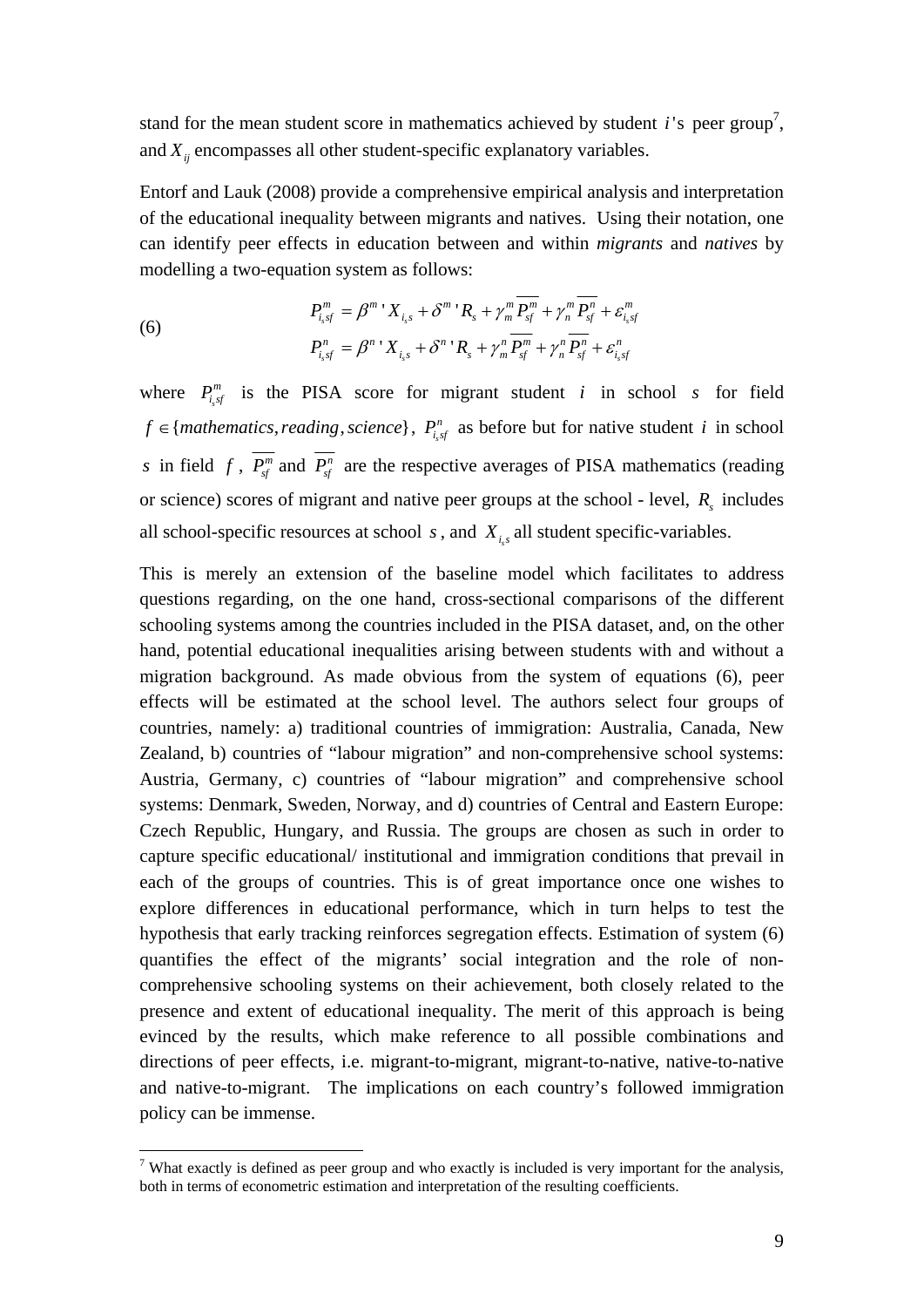Still interest lies on the impact of the schooling systems and tracking at the age of 10 on the social integration of children with a poor socioeconomic or immigration background.

The question that arises immediately after the presentation of the estimable baseline equations is the connection to Manski's effects, as those were described in section 2. Most importantly, the equation in system (6) models the *endogenous* effects, which yield the parameters of social interaction, namely  $\gamma_m^m$ ,  $\gamma_n^m$ ,  $\gamma_m^n$  and  $\gamma_n^n$ . As in Manski's equation (1), the average achievement score of the peers has to be included as an explanatory variable. Were we to exclude it, we would be confronted with an omitted variable bias in our estimations. At the same time, including this average will induce a simultaneity bias problem, for student *i's* relevant mathematics achievement score will be present both at right - hand (dependent variable) and left - hand (independent variable) sides of any of the two equations of system (6), but, moreover, for student *i* constitutes him/ herself a peer for the rest of the members of the peer group, hence it may be the case he/ she partially determines the achievement score of the peer group under discussion. Thereby, the link to the reflection problem has become clearer. The problem is alleviated by disregarding the contribution of student *i* , when calculating these averages.

In a similar way, system (6) comprehends the *exogenous* individual effects, meaning all explanatory variables that are student-specific, for instance the student's gender, type of family structure, parents' educational level etc. The third of Manski's effects, i.e. the *correlated* effect is present through the correlated *environmental* effects, meaning school-specific explanatory variables that are commonly faced by the students, i.e. living in the same small village or town, sharing the same quality of a school's educational resources etc.

Another common source of possible perturbation linked to the econometric modelling of peer effects is that of *selection*<sup>8</sup>, that will eventually result in the presence of some *sorting bias*. In this context, self-selection arises from the fact that individuals tend to choose the group and the members of the groups in which they belong to, i.e. students may choose their peers. Furthermore, selection emerges because some parents tend to choose/ control the school their child will attend or because some schools' decisions on accepting a certain student is based on the student's previous performance, residence or parents' characteristics and status. This bias diminishes by the inclusion of an appropriate school-specific set of variables, while the verification of the reduction of the bias can be controlled with performing a set of robustness checks regressions.

The last point that seeks attention is the issue of identifying the social multipliers. An exogenous change that influences the mathematics achievement of one student, will in

 $8$  Depending on the question of interest, the problem of selection can be addressed by the employment of sample selection models.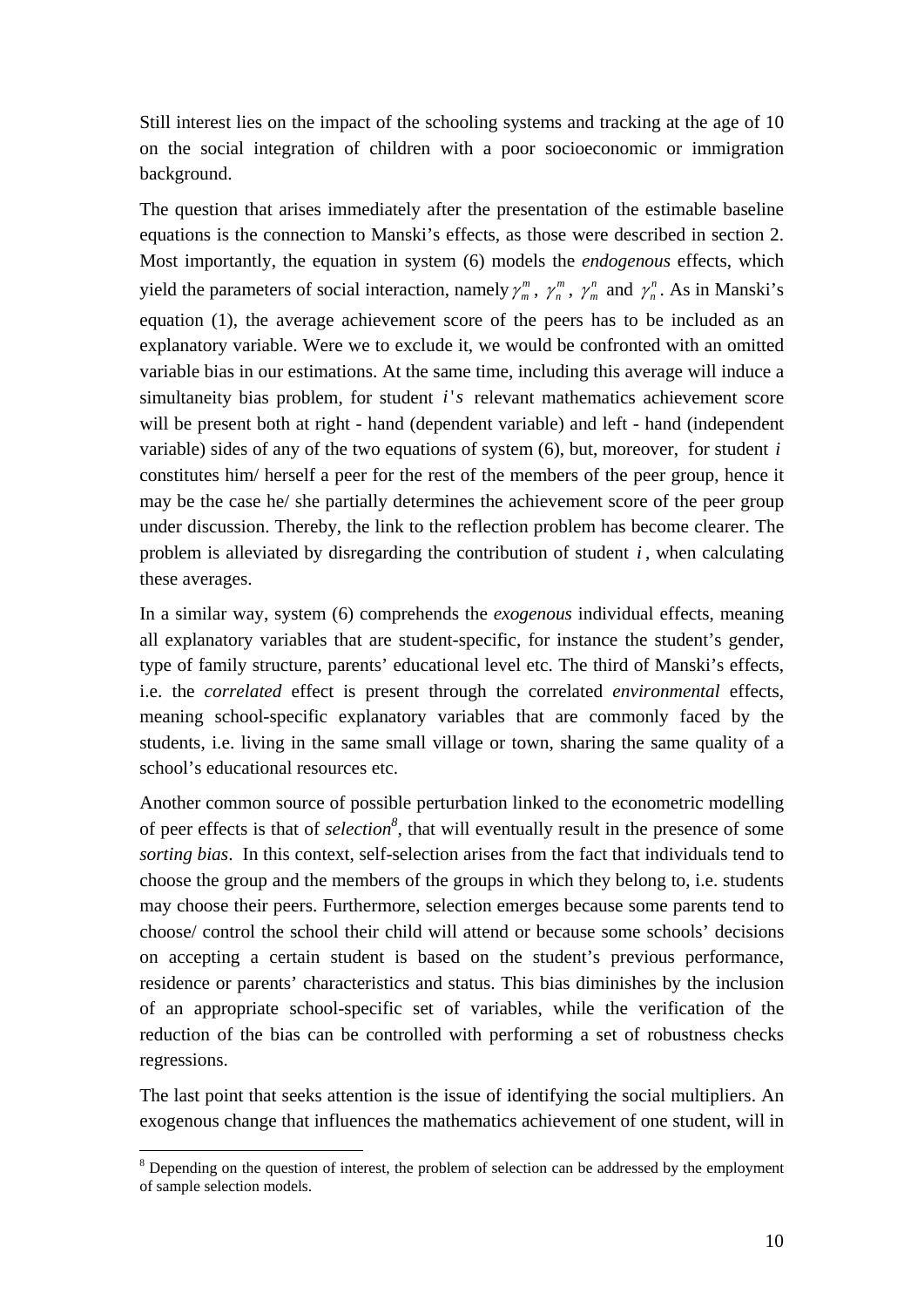turn affect the achievement of another adjacent student; this can initiate a chain of interactions among the students, which as a spillover effect will tend to multiply and magnify the original dimension of the impact. Entorf and Lauk (2008) tackle this by aggregating individual results within groups and within schools, which after solving a two-equation system for the average achievement scores for both migrant and native students yields the following:

(7) 
$$
M^{m} = \frac{1}{1 - \gamma_{m}^{m} - \frac{\gamma_{n}^{m} \gamma_{m}^{n}}{1 - \gamma_{n}^{n}}}
$$
 and 
$$
M^{n} = \frac{1}{1 - \gamma_{n}^{n} - \frac{\gamma_{m}^{n} \gamma_{m}^{m}}{1 - \gamma_{m}^{m}}}
$$

where  $M^m$  is the resulting multiplier for migrants and  $M^n$  the multiplier for natives. A point to notice is the connection with the social multiplier studied by Glaeser *et al.* (2000, 2003), as mentioned in section 2.2., where the simple case emerges from the estimable version of (5), i.e.  $y_{i,s} = \alpha + b \overline{y}_s^{-i} + X_{i,s} c + \varepsilon_{i,s}$  when we disregard existence of any impact from one group to another. Consecutively, calculation of social multipliers can reveal the impact of social interaction in an environment as simple as described by equation (5) or even in a more intricate framework as the one presented by system (6), which allows disentangling peer effects between and within students with and without a migration background.

### **3. Data, Descriptive Evidence and Estimation of Social Multipliers**

The data used to empirically estimate the baseline model of peer effects and the model of unobserved heterogeneity are taken from the Programme for International Student Assessment (PISA), conducted every three years by the Organisation for Economic Co-Operation and Development (OECD 2000, 2003, 2006) to assess the performance of 15-year olds in reading, mathematics, science and problem solving. In this study we utilise all three waves, i.e. the PISA 2000, 2003 and 2006 reports and use students' scores on mathematical ability to see the evolving of statistics of interest. For estimation purposes, we use the 2006 Report and scores in mathematics. According to the PISA study, assessment on mathematics aims at evaluating *"The capacity to identify and understand the role that mathematics plays in the world, to make wellfounded judgements and to use and engage with mathematics in ways that meet the needs of that individual's life as a constructive, concerned and reflective citizen. Related to wider, functional use of mathematics, engagement requires the ability to recognise and formulate mathematical problems in various situations*<sup>9</sup>". The sampling design used for the construction of the PISA dataset is a two-way stratified

<sup>&</sup>lt;sup>9</sup> Programme for International Student Assessment, "Learning for Tomorrow's World, First Results from PISA 2003", OECD 2004.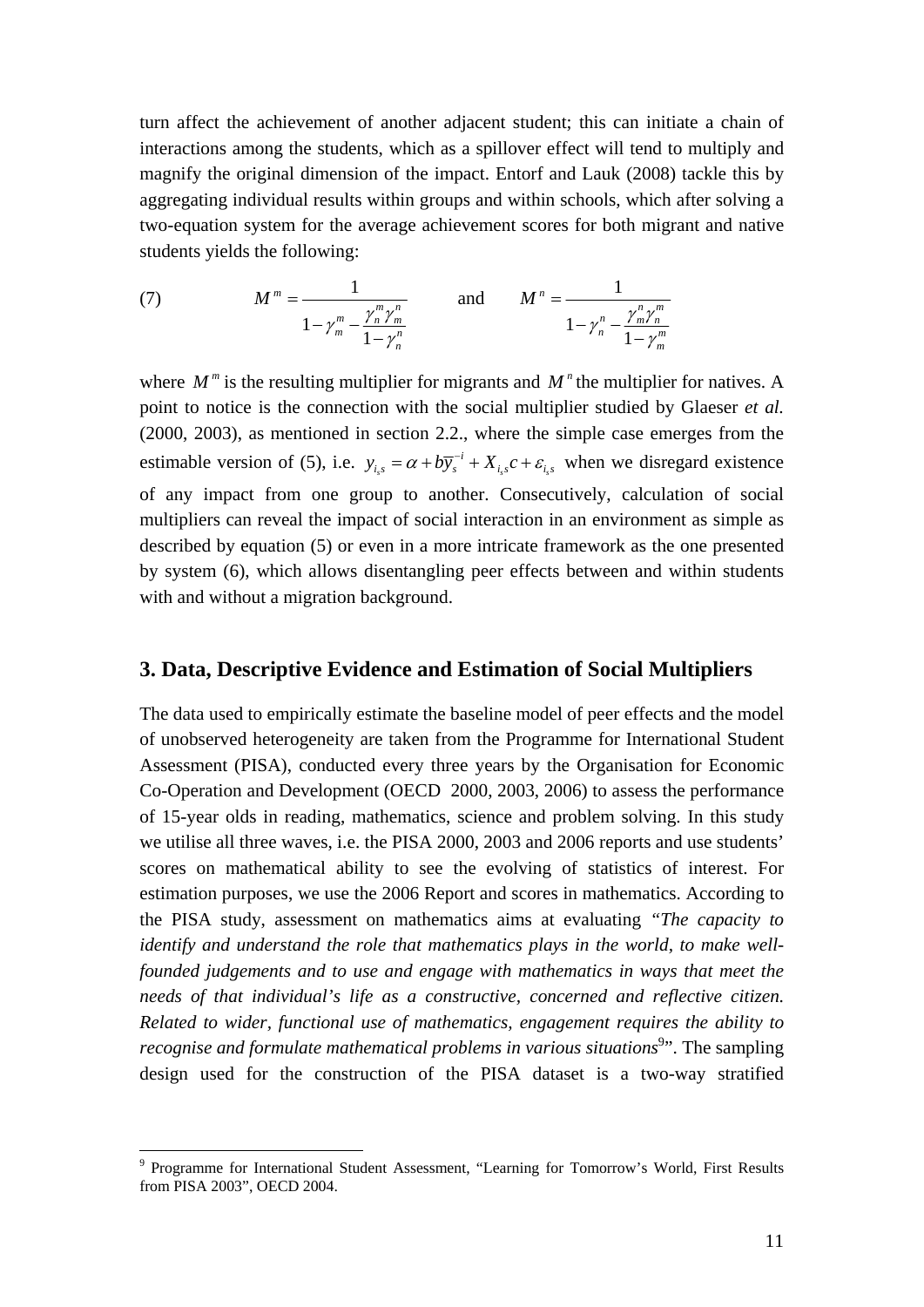sampling<sup>10</sup>; the first stage treats schools within each country as the sampling unit, i.e. schools having 15-year old students are sampled with probabilities proportional to a measure of size. The minimum number of schools was 150 or all if there were fewer of 150. In the second stage, the sampling unit consists of 15-year old students within the first stage sampled schools. At most 35 students (target cluster size) were selected; the minimum required number was 20 so as to ensure accuracy.

Obviously, the sample design is that of a clustered sample; hence, we might find it difficult to accept that students belonging to the same school are truly independent, since some characteristics may be common but, nevertheless, not captured by the variables already included in the PISA dataset; it seems reasonable to be prepared to accept correlation among students within the same school, especially of those that may belong in the same classroom (the PISA dataset does not include a class identifier - only a school identifier - thus, we are provided with no information on this matter), but not any among the schools of each country, i.e. presence of within school correlation, but not of between school correlation. Adjustment to calculate robust standards errors is explicitly rendered necessary before proceeding into making any valid statistical inference.

Another issue emerging with the use of stratified and clustered data, as already mentioned, is the probability proportional to size sampling for schools within a country, the assignment of schools in strata and the sampling of students within schools (some students had to be excluded). This means that sampling weights, provided already in the dataset, must be employed in order to obtain representative coefficients or results. General treatment of stratified and clustered data has already been studied by DuMouchel and Duncan (1983), who point out the necessity of carrying out Weighted Least Squares regressions to ensure that representative students and schools are used in the analysis; Moulton (1986) underlines the inappropriateness of Ordinary Least Squares when errors are potentially correlated within groups (or clusters). Deaton (1996) provides the framework for regressions in the case of clustered samples. In practice, Wössmann (2003) applies some of the aforementioned techniques in the estimation of within-country cross-sectional education production functions using the TIMSS (Third International Mathematics and Science Study) dataset. Lastly, Wooldridge (2006) extensively analyses the econometric methods that should be applied when the researcher is faced with cluster-samples.

Table 1 provides descriptive statistics on selected variables for Germany and the UK. The share of migrants (defined as students both of whose parents were born abroad) ranges between 14% to 16% in Germany, and between 8% to 9% in UK. The share of female participants is about 50% for both countries. OECD PISA scores are standardised such that the OECD mean is 500. Table 1 reveals that migrants clearly fall behind in Germany, where the educational gap amounts to 73 to 83 PISA points.

 $10$  In some countries, a three-stage sampling design was used, where the first stage now entails sampling geographical areas with probability, again, proportional to size sampling.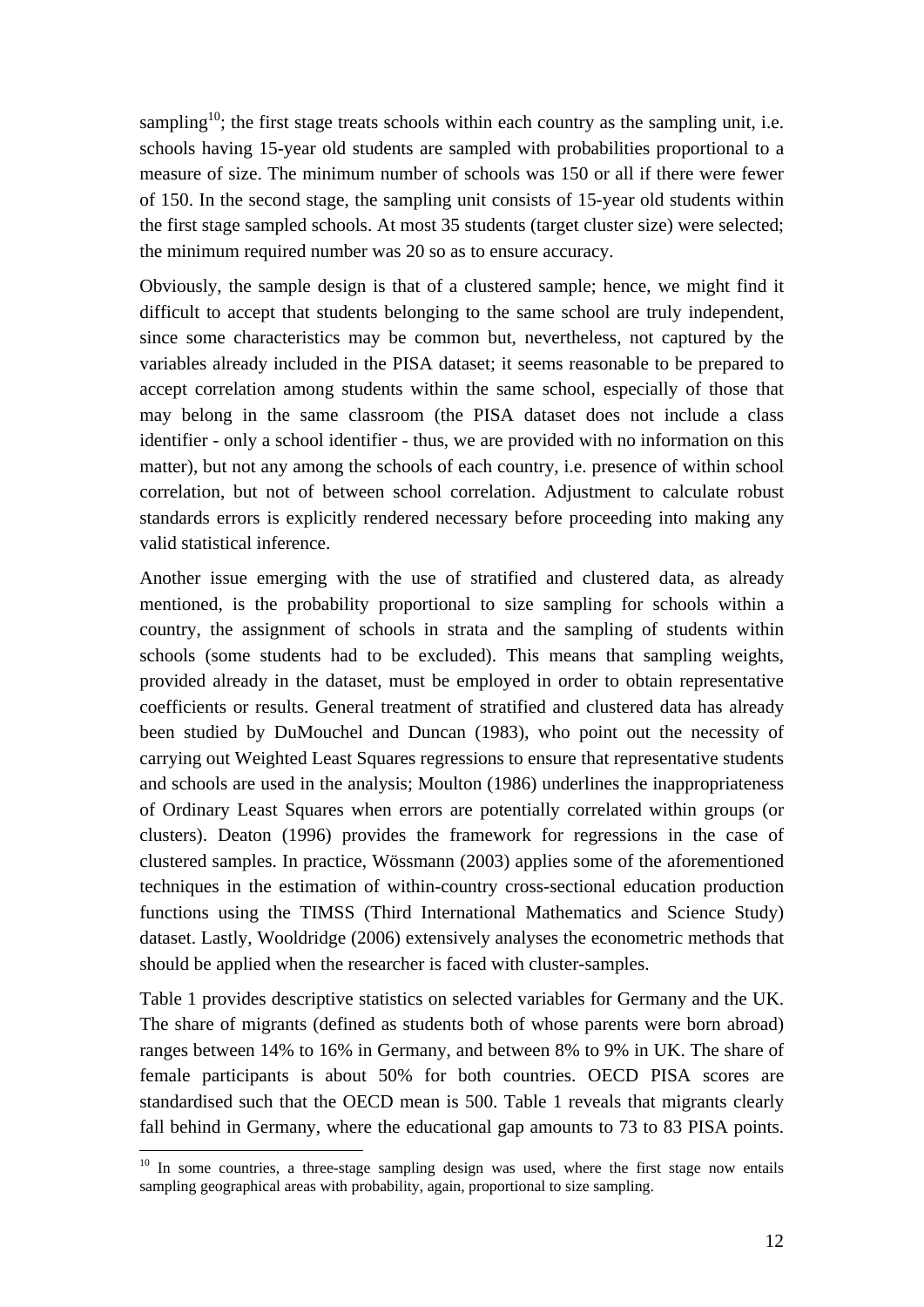As already stated above for the PISA 2000 (reading) score (Entorf and Minoiu, 2005; Schnepf, 2007), the maths score of migrants is also below that of natives in the UK, but to a lesser extent (between 15 and 40 points). Given the high intergenerational correlation of education found for both countries (see Entorf and Minoiu, 2005), it is perhaps not surprising that differences between migrant and native students are more pronounced for Germany than for the UK: Whereas the parental socioeconomic background of migrants and natives measured by ISEI (i.e. the International Socioeconomic Index of Occupational Status) strongly differs in Germany, there is practically the same background for both student groups in the UK (in both countries the average ISEI is about 45 for native parents).

|                                                           |      | Country        |           |  |
|-----------------------------------------------------------|------|----------------|-----------|--|
| Year                                                      |      | <b>Germany</b> | <b>UK</b> |  |
|                                                           | 2000 | 0.156          | 0.090     |  |
| <b>Share of Migrants</b>                                  | 2003 | 0.156          | 0.079     |  |
|                                                           | 2006 | 0.143          | 0.088     |  |
|                                                           | 2000 | 0.508          | 0.502     |  |
| <b>Share of Females</b>                                   | 2003 | 0.497          | 0.532     |  |
|                                                           | 2006 | 0.484          | 0.505     |  |
|                                                           | 2000 | $-83.350$      | $-40.751$ |  |
| <b>Differences in PISA Scores</b>                         | 2003 | $-82.896$      | $-15.278$ |  |
|                                                           | 2006 | $-73.156$      | $-25.512$ |  |
|                                                           | 2000 | $-8.979$       | 0.277     |  |
| <b>Differences in ISEI</b>                                | 2003 | $-11.069$      | $-0.490$  |  |
|                                                           | 2006 | $-11.010$      | $-1.935$  |  |
| Ratio of all Migrants $(=100\%)$ in Top 10%               | 2000 | 0.049          | 0.099     |  |
| <b>Schools</b>                                            | 2003 | 0.040          | 0.121     |  |
|                                                           | 2006 | 0.055          | 0.144     |  |
|                                                           | 2000 | 0.184          | 0.292     |  |
| Ratio of all Migrants $(=100\%)$ in Bottom<br>10% Schools | 2003 | 0.142          | 0.097     |  |
|                                                           | 2006 | 0.213          | 0.158     |  |
|                                                           | 2000 | 0.611          | 0.363     |  |
| <b>Ratio of Between School Variance</b>                   | 2003 | 0.639          | 0.338     |  |
|                                                           | 2006 | 0.668          | 0.313     |  |

| Table 1: Descriptive Statistics on Selected Variables, PISA Mathematics Scores |
|--------------------------------------------------------------------------------|
| (2000, 2003, 2006)                                                             |

\*Observations are weighted by student weights. Authors' own calculations.

Segregation and high clustering of migrants in neighbourhoods might have a negative impact on immigrants' educational achievement since there is less social interaction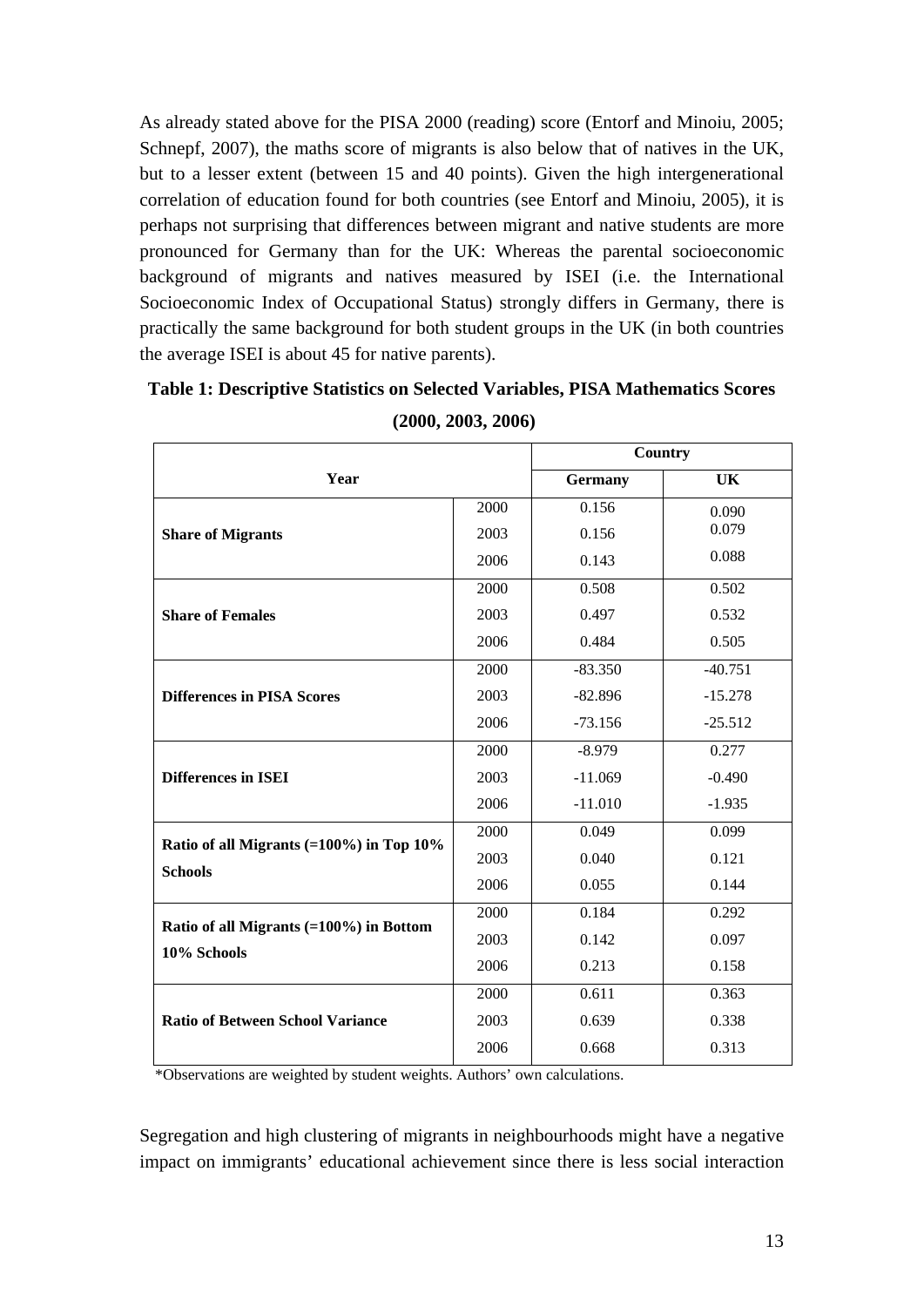with natives than in mixed environments. Pupils are likely to be influenced by their peers' school ambitions and these are likely to be different in highly segregated schools. An indicator of (positive or negative) segregation is the allocation of migrant students to top or bottom ranked schools, as measured by average PISA scores. Table 1 reveals that there seems to be some symmetry for presence of migrants in top and bottom ranked schools in the UK (note, however, that figures in the UK fluctuate due to a rather small number of migrant students, see in particular the high outlying share of migrants in bottom ranked schools in 2000), while some stark contrasts do exist for Germany. Contrary to the situation in Germany, more than 10% of migrants reach top levels (implying overrepresentation of migrants in top schools; equal performance and opportunities of migrants and natives would imply that 10% of each group would reach the 10% top levels). In Germany, only about 5% are likewise successful, while about 15% are allocated to the bottom 10% schools. This discrepancy is presumably based on the disadvantaged socioeconomic status of migrant families and reinforced by the German schooling system based on early tracking by skill level which selects the majority of migrants into the lowest ranked secondary school, i.e. the *Hauptschule*.

The last column of Table 1 shows the decomposition of the PISA score variance into its between-school and within-school shares. Results reveal differences which most likely are caused by characteristics of comprehensive versus ability-tracking schooling systems. The high ratio of between school variance in Germany is mainly driven by the heterogeneity of abilities across different types of schools (*Gymnasium, Realschule, Gymnasium*), whereas students in the UK are allocated to different tracks within a comprehensive school system (with only few exceptions).

Summing up, Germany and the UK mainly differ with respect to the socioeconomic status of migrants' (typically Western immigrants in the UK, Turks and Eastern Europeans in Germany) which has also led to strong segregation of migrants in bottom ranked schools in Germany. This contrast between the two countries seems to be reinforced by the early separation into different schools compared to the general attendance of comprehensive schools in the UK.

Below (Table 2) we provide estimation results for equation (6) for Germany and the UK, and calculation of the social multipliers (Table 3). The detailed description of explanatory variables can be found in the Appendix. Note that we define 'migrants' as students both of whose parents were born abroad. The specification resembles the one by Entorf and Lauk (2008) on PISA reading scores and is based on standard individual and school factors already employed by Wößmann (2003), Jürges und Schneider (2004), Ammermüller (2005) and others. The novelty of our approach lies in its separate modelling of migrant and native achievements and in considering peer effects arising from the influence of both migrant and native mean achievements.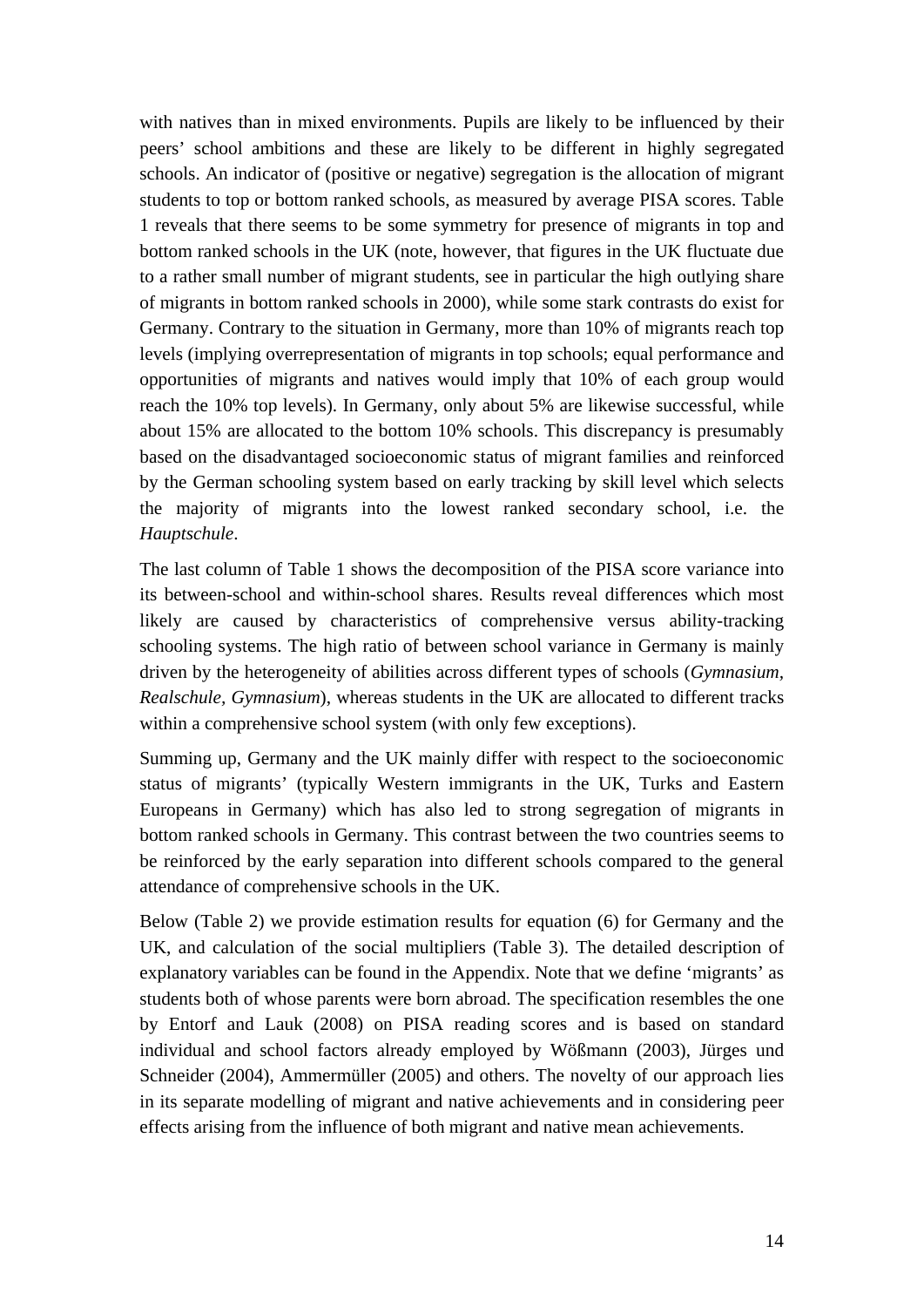Looking at the equation for natives from both countries first, estimated coefficients are largely as expected from previous research on student PISA achievements. As has been found in the literature, school specific factors turn out to be insignificant when individual factors are controlled for (except 'selection by performance' for schools in the UK).

| <b>Dependent Variable:</b>           |                |                 |                |                            |
|--------------------------------------|----------------|-----------------|----------------|----------------------------|
| <b>Mathematics Score</b>             |                | <b>Germany</b>  |                | <b>United Kingdom (UK)</b> |
|                                      | <b>Natives</b> | <b>Migrants</b> | <b>Natives</b> | <b>Migrants</b>            |
|                                      | $-32.278$      | $-29.529$       | $-14.776$      | $-13.063$                  |
| Female                               | (2.321)        | (5.288)         | (2.302)        | (8.606)                    |
|                                      | [0.000]        | [0.000]         | [0.000]        | [0.133]                    |
|                                      | $-73.917$      | $-76.082$       |                |                            |
| Grade 8, Germany                     | (4.683)        | (8.420)         |                |                            |
|                                      | [0.000]        | [0.000]         |                |                            |
|                                      | $-36.403$      | $-39.755$       |                |                            |
| Grade 9, Germany                     | (2.475)        | (7.664)         |                |                            |
|                                      | [0.000]        | [0.000]         |                |                            |
|                                      |                |                 | 10.644         | 2.228                      |
| Grade 11, UK                         |                |                 | (8.042)        | (32.047)                   |
|                                      |                |                 | [0.187]        | [0.945]                    |
|                                      | $-1.024$       | 15.537          | 10.103         | 5.453                      |
| <b>Foreign Born</b>                  | (14.415)       | (5.152)         | (7.787)        | (9.181)                    |
|                                      | [0.943]        | [0.003]         | [0.196]        | [0.554]                    |
|                                      | 24.839         | 18.251          | $-16.205$      | 4.144                      |
| <b>National Language at Home</b>     | (7.008)        | (5.927)         | (11.276)       | (8.818)                    |
|                                      | [0.001]        | [0.003]         | [0.153]        | [0.640]                    |
|                                      | 24.839         | 6.636           | 29.364         | 30.807                     |
| More than 100 Books at Home          | (2.677)        | (5.818)         | (2.998)        | (8.473)                    |
|                                      | [0.000]        | [0.257]         | [0.000]        | [0.000]                    |
|                                      | 3.063          | $-1.108$        | 11.472         | 15.006                     |
| <b>Home Educational Resources</b>    | (1.415)        | (2.937)         | (1.714)        | (6.565)                    |
|                                      | [0.032]        | [0.707]         | [0.000]        | [0.025]                    |
|                                      | 1.773          | 9.406           | 13.557         | 16.551                     |
| <b>Economic, Social and Cultural</b> | (1.634)        | (3.285)         | (1.945)        | (4.499)                    |
| <b>Status</b>                        | [0.280]        | [0.005]         | [0.000]        | [0.000]                    |

### **Table 2: Estimation of Baseline Model for Pisa Maths Scores 2006, Germany and the UK**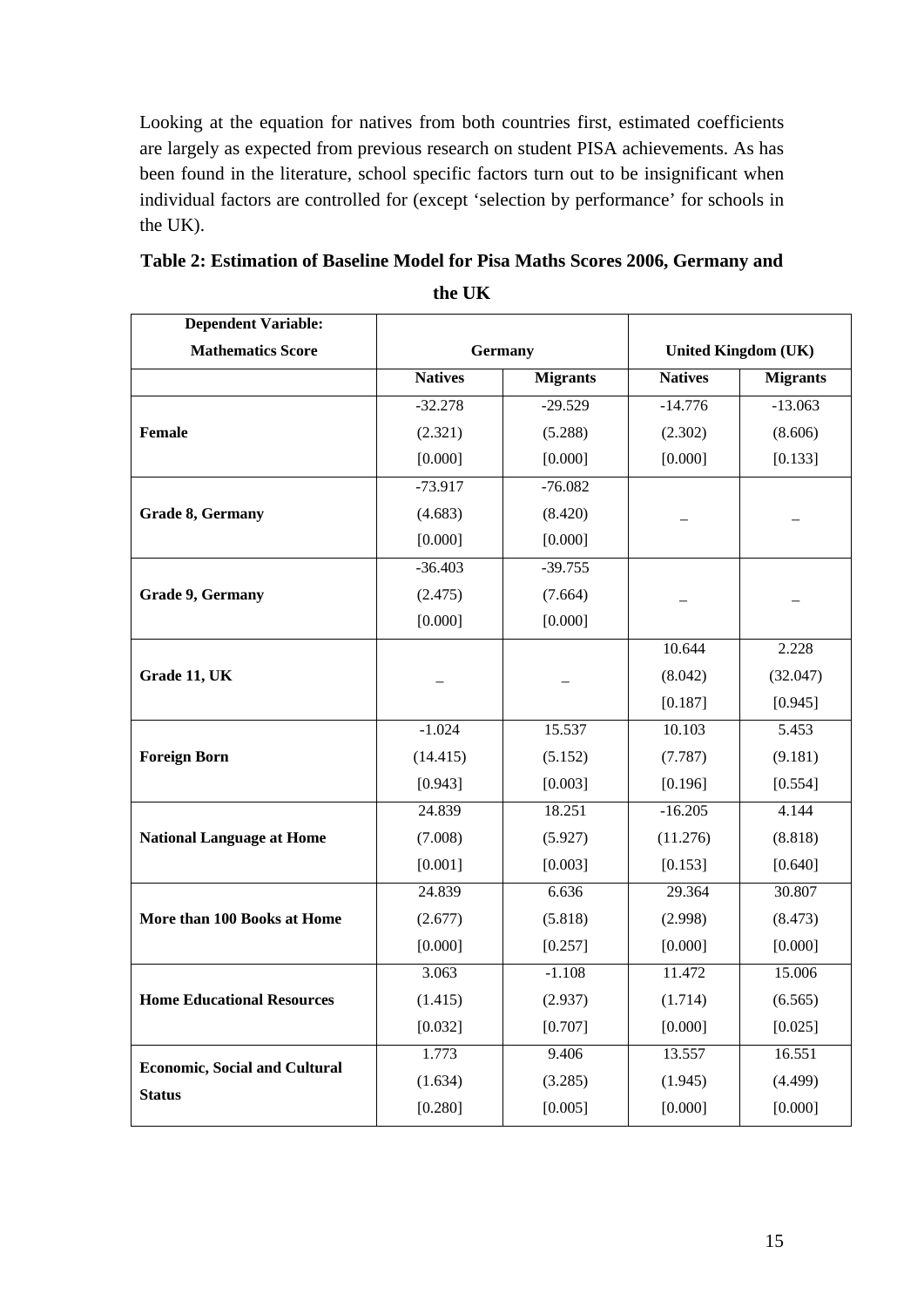### **Table 2: (continued)**

| <b>Dependent Variable:</b>             |                |                 |                |                            |
|----------------------------------------|----------------|-----------------|----------------|----------------------------|
| <b>Mathematics Score</b>               |                | <b>Germany</b>  |                | <b>United Kingdom (UK)</b> |
|                                        | <b>Natives</b> | <b>Migrants</b> | <b>Natives</b> | <b>Migrants</b>            |
|                                        | 0.301          | 0.630           | $-0.005$       | 2.716                      |
| <b>Student Teaching Staff Ratio</b>    | (0.213)        | (0.704)         | (0.401)        | (2.013)                    |
|                                        | [0.160]        | [0.373]         | [0.989]        | [0.181]                    |
|                                        | $-0.389$       | 4.694           | 0.439          | 3.172                      |
| <b>Quality of School's Educational</b> | (0.898)        | (2.992)         | (0.835)        | (3.657)                    |
| <b>Resources</b>                       | [0.666]        | [0.120]         | [0.599]        | [0.388]                    |
|                                        | $-0.647$       | 0.533           | $-0.852$       | $-3.919$                   |
| <b>Village / Small Town</b>            | (2.246)        | (6.130)         | (1.941)        | (10.439)                   |
|                                        | [0.774]        | [0.931]         | [0.661]        | [0.708]                    |
|                                        | $-3.627$       | $-3.233$        | $-0.244$       | 0.512                      |
| <b>Selection by Residence</b>          | (2.515)        | (6.493)         | (1.855)        | (10.278)                   |
|                                        | [0.151]        | [0.620]         | [0.895]        | [0.960]                    |
|                                        | $-1.195$       | $-4.244$        | 18.318         | 12.619                     |
| <b>Selection by Performance</b>        | (2.240)        | (5.994)         | (4.143)        | (16.324)                   |
|                                        | [0.594]        | [0.480]         | [0.000]        | [0.442]                    |
|                                        | $-1.568$       | 6.981           | 1.454          | $-4.925$                   |
| <b>Responsibility for Curriculum</b>   | (1.352)        | (4.296)         | (1.252)        | (7.616)                    |
| and Assessment                         | [0.248]        | [0.107]         | [0.247]        | [0.519]                    |
|                                        | 1.772          | 7.059           | $-1.072$       | 5.198                      |
| <b>Responsibility for Resource</b>     | (2.560)        | (6.676)         | (0.952)        | (5.932)                    |
| <b>Allocation</b>                      | [0.490]        | [0.293]         | [0.262]        | [0.383]                    |
|                                        | 0.645          | 20.268          | 5.974          | $-30.982$                  |
| <b>Public School</b>                   | (6.364)        | (18.400)        | (4.125)        | (20.220)                   |
|                                        | [0.919]        | [0.273]         | [0.149]        | [0.129]                    |
|                                        | 0.670          | 0.715           | 0.577          | 0.328                      |
| <b>Mean of Maths Scores, Natives</b>   | (0.051)        | (0.074)         | (0.039)        | (0.139)                    |
|                                        | [0.000]        | [0.000]         | [0.000]        | [0.021]                    |
|                                        | 0.103          | 0.030           | 0.057          | 0.197                      |
| <b>Mean of Maths Scores, Migrants</b>  | (0.031)        | (0.079)         | (0.013)        | (0.103)                    |
|                                        | [0.001]        | [0.700]         | [0.000]        | [0.059]                    |
| R - Squared                            | 0.633          | 0.653           | 0.376          | 0.449                      |
| <b>Observations</b>                    | 2332           | 410             | 3850           | 379                        |

\*Estimation Method: OLS. All regressions include a constant. Robust standard errors are reported in parentheses and p - values in brackets.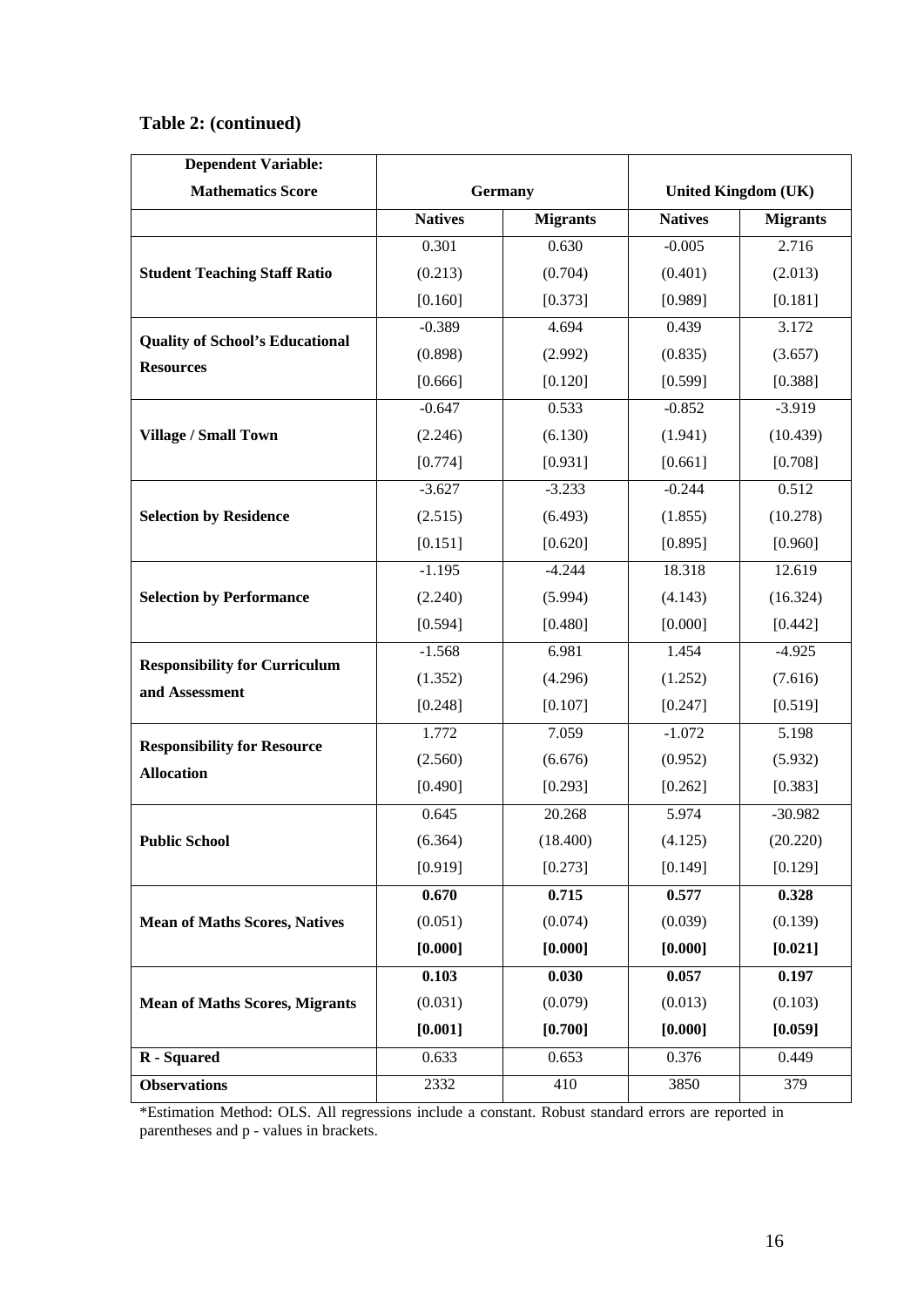Among the most significant factors, our results confirm the important role of the parental cultural and socioeconomic background. In both countries, 'more than 100 books at home' and 'home educational resources' contribute to the variance of PISA in a highly significant way. The 'economic, social and cultural status' (which replaced ISEI from previous studies) seems to be covered by 'books at home' in Germany, while it is significant for the UK. In both countries male students have higher scores than their female compatriots. This result reverses the outcome based on the 'reading' PISA scores which showed superior performance of females (see, e.g., Entorf and Lauk, 2008).

Estimation results for migrants in Germany deviate from those of migrants in the UK in several respects. The reason might be seen in the fact that the 'median migrant' originates from Turkey in Germany, while he is from a Western industrialised country in the UK.<sup>11</sup> Leaving aside strong effects arising from the fact that the test was performed by pupils attending classes lower than  $10<sup>th</sup>$  grade, it is perhaps not surprising that the language of the host country spoken at home (i.e. migrant parents speak German to migrant children) turns out being one of the most important factors of educational success for migrants in Germany, while this variable has no significant impact in the UK. As the English language poses no serious problem for the large majority of immigrants to the UK (contrary to the German language for migrants in Germany), it is confirmed not being an obstacle for solving mathematical problems.<sup>12</sup>

The high and significant effect for 'foreign born' (indicates whether the migrant is born in the country or not) reflects further problems of integration conditional on the long list of factors already included. It is high and significant in Germany (but not in the UK) which confirms the different nature of immigration in both countries. As regards the background of parents, 'more than 100 books at home' is nicely suited for discriminating between advantaged students endowed with cultural capital from well educated homes and less advantaged students from labour migrant families in the UK, as having 'more than 100 books at home' or not has the effect of more than 30 PISA points. This variable is less relevant in Germany. Here, but also in the UK, the parental background is significantly covered by the 'economic, social and cultural status'.

The somewhat surprising insignificance of 'books at home' and 'home educational resources' in the migrant equation for Germany might be the result of dominant and highly significant peer effects, as part of the exogenous influence is now covered

 $11$  According to SOPEMI 2002 (OECD 2003), 2.59 million (which equals 4.3 percent of the British population) non-nationals were living in Great Britain of which the biggest group (436 thousand) is Irish, followed by migrants from the US (148 thousand), India (132 thousand), Italy (102 thousand), France and Pakistan (both 82 thousand).

<sup>&</sup>lt;sup>12</sup> Note that 'language spoken at home' is also a significant factor for natives from Germany. According to the definition of migrants, 'natives' also include children from at least one or two secondgeneration immigrants born in the country. Thus, the positive sign reveals persistent integration problems of second-generation (or even third-generation) immigrants in Germany.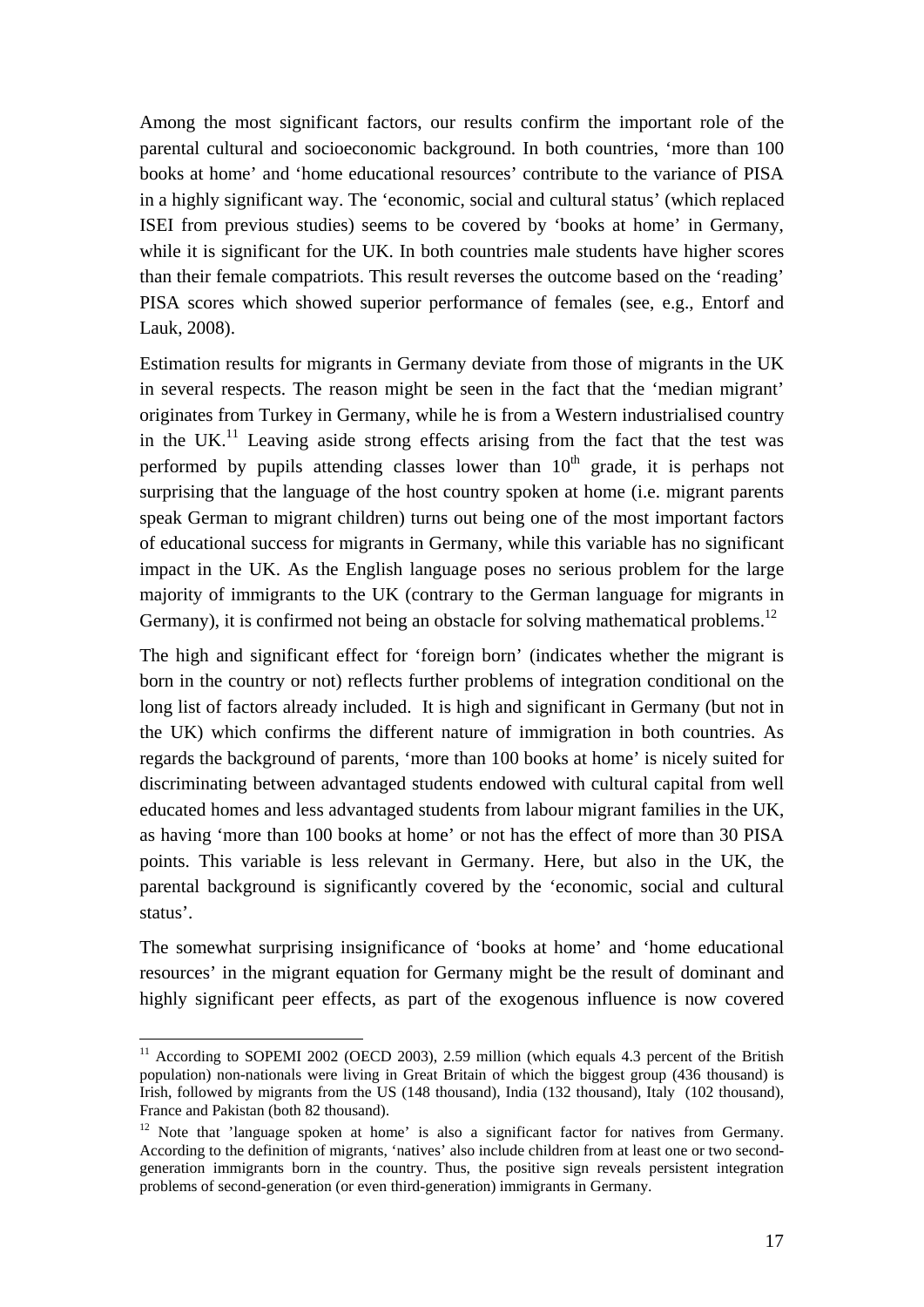through the channel of endogenous effects. Irrespective of whether we consider the equations for migrants or natives, the influence of the native peer group achievement is always higher than the influence of the migrant peer group, and the impact of native peers is higher in Germany than in the UK. The reverse impact, i.e. from migrants to migrants or from migrants to natives is much smaller in both countries, and remains insignificant for the German migrant equation. The migrant-to-migrant propagation is more pronounced in the UK (estimated coefficient  $= 0.20$ ), but only weakly significant (p-value  $= 0.059$ ) which is also affected by the rather small number of observations (379).

How do estimates from Table 2 translate into social multipliers? In Table 3, we provide numerical values of social multipliers presented in (7). Standard errors are calculated using the delta method. In both countries the size of the multiplier effect on natives is higher than the impact on migrants, with the multiplier of the German schooling system (3.9) clearly exceeding the UK one (2.5). Both coefficients are significantly above unity, i.e. the benchmark case without any social interaction. This also holds for migrants in Germany (1.34) but not for migrants in the UK (1.32), where standard errors are somewhat higher.

|                     | <b>Social Multiplier Effects</b> |           |  |  |
|---------------------|----------------------------------|-----------|--|--|
|                     | $M^{\,m}$<br>$\pmb{M}^{\,n}$     |           |  |  |
|                     | (Migrants)                       | (Natives) |  |  |
| <b>Germany</b>      | 1.339                            | 3.936     |  |  |
|                     | (0.132)                          | (0.790)   |  |  |
| United Kingdom (UK) | 1.318                            | 2.501     |  |  |
|                     | (0.174)                          | (0.245)   |  |  |

**Table 3: Calculation of Social Multipliers** 

\* Standard errors in parentheses.

<u>.</u>

These estimates are in line with results presented in Entorf and Lauk (2008). Multiplier effects magnify the prevailing educational inequality between students with a low parental socioeconomic migration background and children from more privileged families. This conclusion holds for all equations, i.e. for both native and migrant students. It is also confirmed that such multipliers seem to be higher in ability differentiated school systems (like Germany) than in comprehensive schools (like the UK). However, when compared to Scandinavian countries, multipliers in the UK are still high: multipliers based on 'reading' have only been 1.7 for natives and 1.1 for migrants for the group 'Denmark, Norway and Sweden' (see Entorf and Lauk,  $2008.<sup>13</sup>$ 

 $13$  Likewise in the 'reading' context, the respective multipliers have been 4.0 and 1.45 (i.e. very close to results presented in this study) for students from the aggregate group 'Austria and Germany'.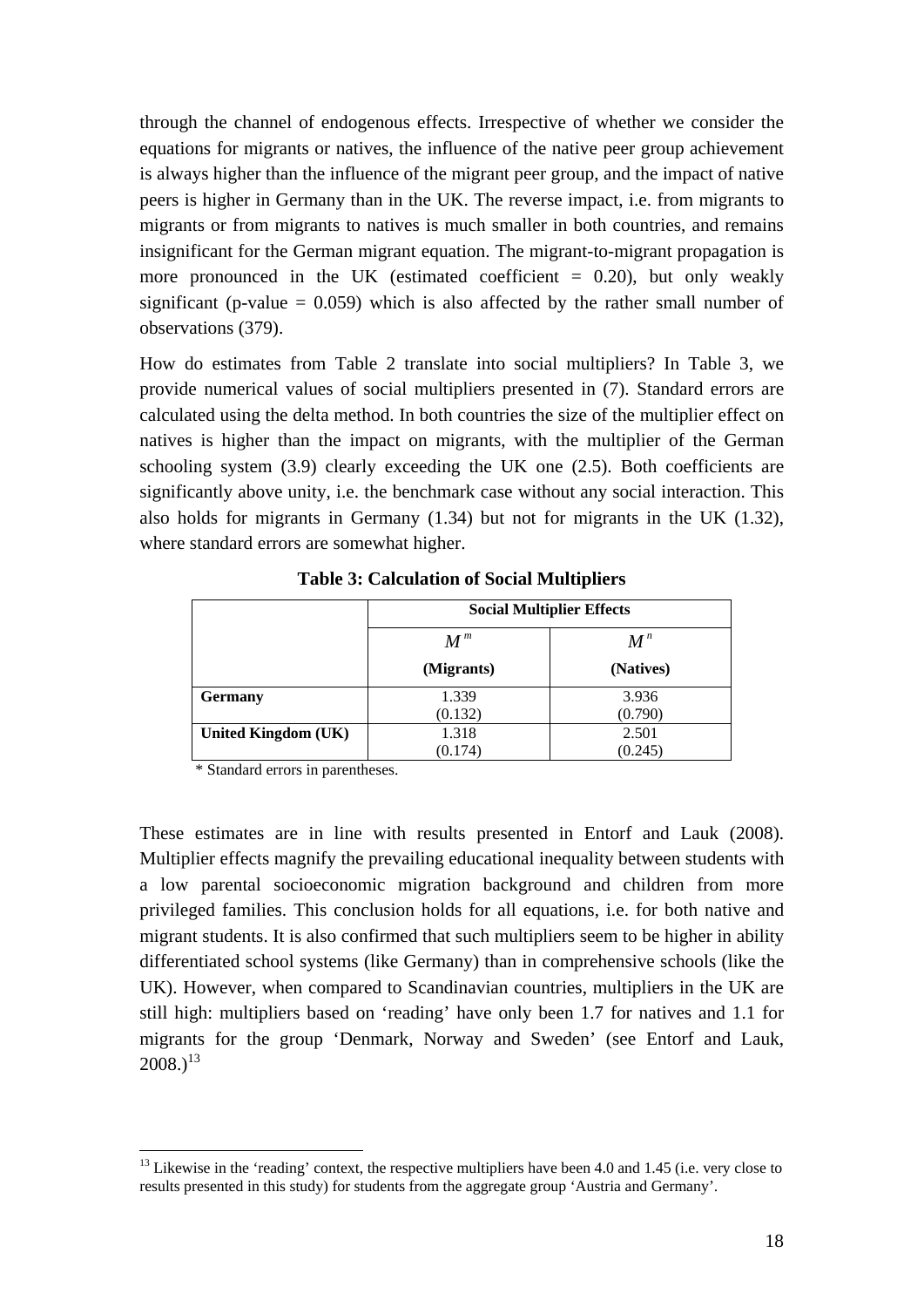### **4. Explaining Inequality, Consideration of Unobserved Heterogeneity**

A serious limitation of employed PISA data sets is their cross-sectional structure. As is well known in applied econometric work, unobserved heterogeneity might affect consistency of parameter estimates and cause some omitted variable bias. Hoxby (2000) suggests using first differences from cohorts in order to get rid of cohortspecific and cohort-invariant unobserved factors. This procedure is not feasible due to the nature of PISA data which collects data from 15-year old teenagers with only few observations based on different years of birth. We proceed in an alternative way which should eliminate a large fraction of student and school specific unobserved heterogeneity (unfortunately, class specific effects cannot be observed due to the absence of class identifiers). At the same time, by taking the distance between natives' and migrants' educational achievements, we are going to analyse and evaluate inequality increasing and dampening factors.

We start by considering student *i* at schools *s* whose academic achievement is being affected by individual and school specific factors introduced in the previous section. According to our notion of inequality, we distinguish between migrant and native students. In addition, we account for unobserved heterogeneity at student and school level, leading to the following equations:

(8) 
$$
P_{i(s)}^m = X_{i(s)}^m \beta^m + \gamma_{i(s)}^m + \delta_s^m + \varepsilon_{i(s)}^m
$$

(9) 
$$
P_{i(s)}^n = X_{i(s)}^n \beta^n + \gamma_{i(s)}^n + \delta_s^n + \varepsilon_{i(s)}^n
$$

where

 $P_{i(s)}^j$ : **PISA** score in mathematics of student *i* in school *s*,  $j = m, n$ 

 $X_{i(s)}^j$ : vector of student specific characteristics, both student and school

varying, 
$$
j = m, n
$$

 $(s)$  $\gamma_{i(s)}^j$ : unobserved student characteristics,  $j = m, n$ 

 $\delta_i^j$ : unobserved school characteristics,  $j = m, n$ .

Taking the average over all students in school *s* yields

(10) 
$$
P_s^j = X_s^j \beta^j + \gamma_s^j + \delta_s^j + \varepsilon_s^j, \ j = m, n.
$$

There is no reason to believe that intelligence (or true mean achievement or ability) is on average different between the group of native and the group of migrant students. Moreover, migrants and natives allocated to the same school have identical school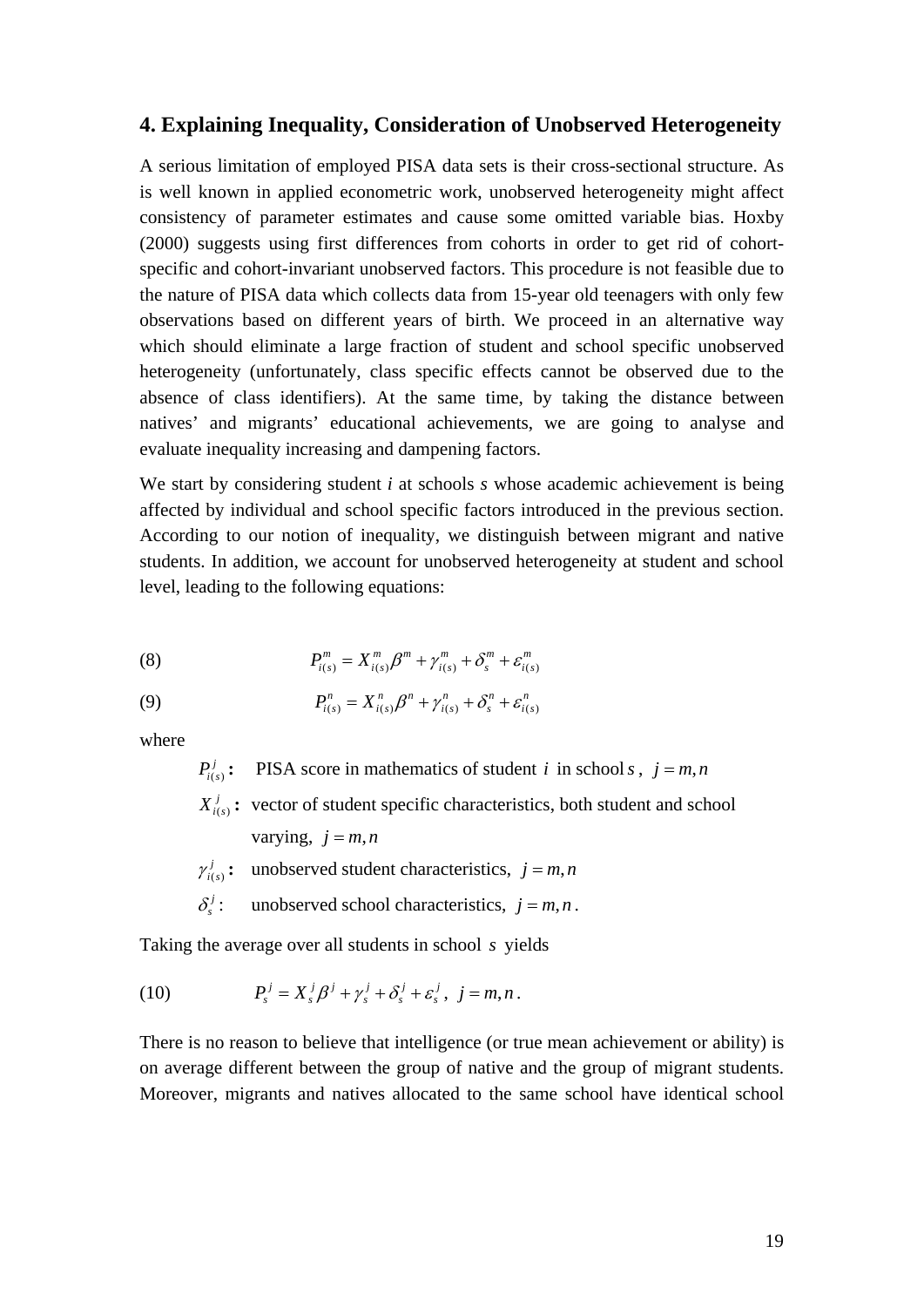neighbourhoods and share common resources such that it is sensible to assume that  $\delta_s^m = \delta_s^{n}$ .<sup>14</sup>

Taking the difference between natives and migrants equations yields:

(11) 
$$
(P_s^n - P_s^m) = X_s^n \beta^n - X_s^m \beta^m + (\varepsilon_s^n - \varepsilon_s^m).
$$

Equation (11) identifies the list of factors having a significant impact on the nativemigrants gap, but it does not properly account for underlying reasons of inequality. Adapting the idea of the Oaxaca-Blinder (1973) decomposition of the gender wage gap to the educational gap<sup>15</sup>, background factors can be seen in different endowments of natives and migrants  $(X_{s}^{n}, X_{s}^{m})$ , i.e. different socioeconomic backgrounds etc.), but also in different parameters  $\beta^n$  and  $\beta^m$ . This 'coefficient effect' or 'return effect', which is often interpreted as 'discrimination' in the gender wage differential (unequal pay despite identical qualification), and the 'endowment effect' (i.e.( $X_s^n - X_s^m$ )) can be identified from the following transformation of equation  $(11)$ :<sup>16</sup>

(12) 
$$
(P_s^n - P_s^m) = (X_s^n - X_s^m)\beta^n + X_s^m(\beta^n - \beta^m) + (\varepsilon_s^n - \varepsilon_s^m)
$$

In the context of PISA gaps, a negative 'return effect'  $(\beta^n - \beta^m)$  indicates that a given exogenous endowment of migrants  $(X_s^m)$  would yield higher returns to natives than to migrants. This could be due to insufficient integration hindering success in school, interaction problems between teachers and pupils, different attitudes or efforts between migrants and natives, but also due to mere discrimination.

Equations (11) and (12) are estimated using ordinary least squares; results are presented in Tables 4 to 7. The histogram of the left hand side variable is depicted for both countries in Figures 1 and 2. As expected from reported individual differences between natives and migrants in Table 2, the mean (28) is positive, but it is well below 73 (the distance detected in Table 2) in Germany, because students are segregated by skill level such that this difference of 28 reflects inequality within schools, not between-schools. This does not hold for the comprehensive school system in the UK. Here the mean is 8, i.e. not that far from the figure in Table 2 (i.e. 25). The higher homogeneity of German schools can also be seen by the higher standard deviation of distances within school in the UK (68) compared to (46) in Germany.

1

 $14$  Of course, this assumption excludes racial discrimination such as unequal treatment of natives and migrants by teachers in common.

<sup>&</sup>lt;sup>15</sup> Ammermüller (2005, 2007) applied a similar approach to individual PISA data.

<sup>&</sup>lt;sup>16</sup> As well known from the original Oaxaca (1973) and Blinder (1973) papers, the transformation to equation (12) is not unique. Hence, the alternative model  $(P_n^n - P_n^m) = (X_n^n - X_n^m)\beta^m + X_n^n(\beta^n - \beta^m) + (e_n^n - \varepsilon^n)^n$ could likewise be estimated. However, the only additional parameter  $\beta^m$  is already covered by estimating equation (11). Notwithstanding, the alternative specification is presented in the Appendix.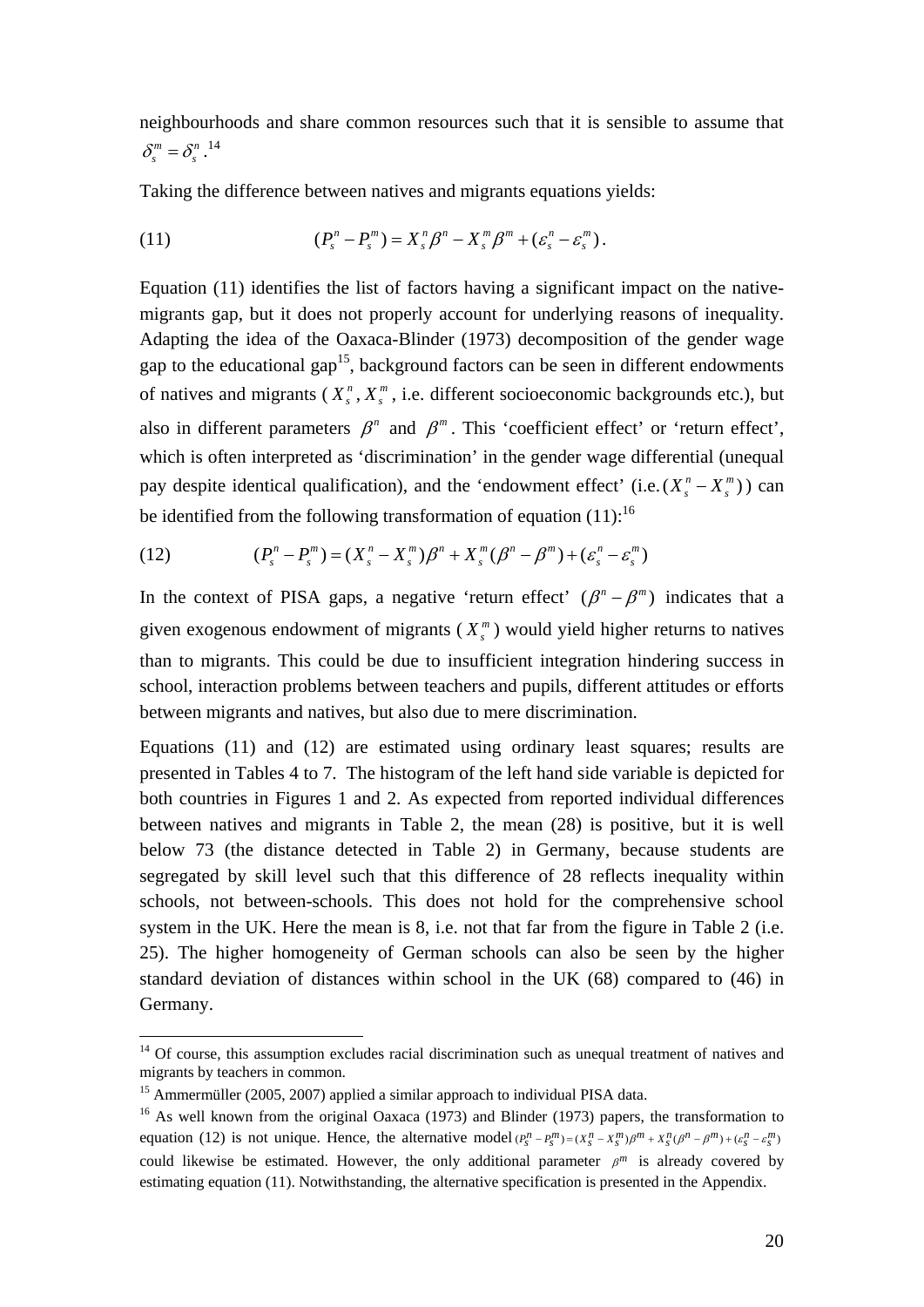For the UK, the availability of home educational resources plays a crucial role. This, too, is related to parental background and confirms that absence of resources such as a quiet place to study, a desk for study, a dictionary and calculators at home might further increase educational inequality. It is remarkable that statistical significance is mainly limited to migrant factors. Thus, it is mainly the improvement of the migrants' situation rather than the deterioration of the natives' situation that would diminish the gap between natives and migrants in the UK.



### **Figure 1: Differences in Schools' PISA Scores, Germany**

**Figure 2: Differences in Schools' PISA Scores, UK** 

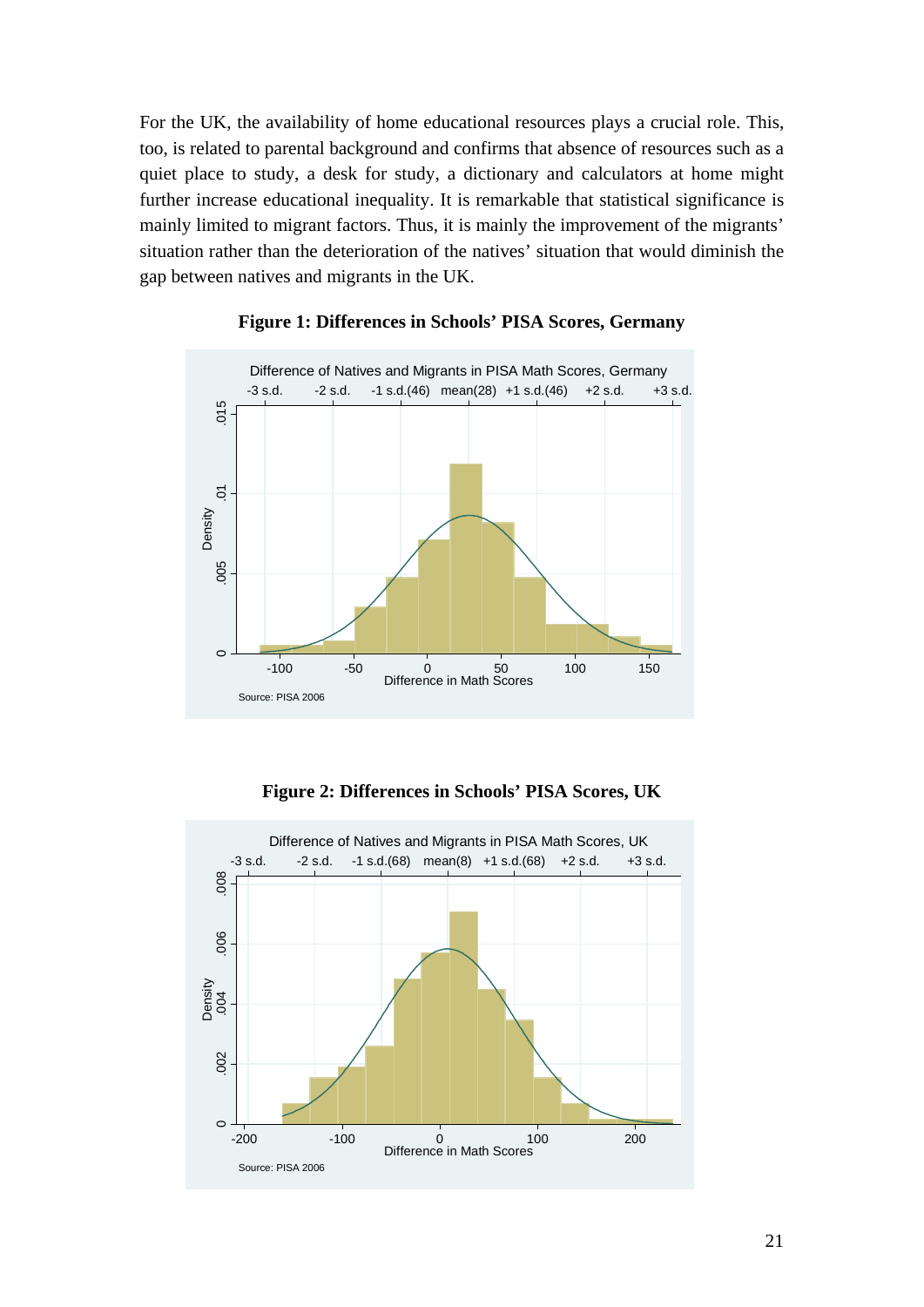| Dependent Variable: Difference in Maths Scores Between Natives and Migrants               |             |                |             |           |  |
|-------------------------------------------------------------------------------------------|-------------|----------------|-------------|-----------|--|
| (model specification: $(P_s^n - P_s^m) = X_s^n \beta^n - X_s^m \beta^m + \varepsilon_s$ ) |             |                |             |           |  |
|                                                                                           |             | <b>Germany</b> |             |           |  |
|                                                                                           | (1)         |                | (2)         |           |  |
| <b>Explanatory</b><br><b>Variables</b>                                                    | $\beta^{n}$ | $\beta^m$      | $\beta^{n}$ | $\beta^m$ |  |
| <b>Share of</b>                                                                           | 4.493       | $-44.113$      | 0.956       | $-44.710$ |  |
| <b>Females</b>                                                                            | (19.584)    | (10.209)       | (20.463)    | (9.555)   |  |
|                                                                                           | [0.819]     | [0.000]        | [0.963]     | [0.000]   |  |
| Home                                                                                      | $-12.418$   | 2.443          |             |           |  |
| <b>Educational</b>                                                                        | (13.588)    | (6.483)        |             |           |  |
| <b>Resources</b>                                                                          | [0.362]     | [0.707]        |             |           |  |
| Economic,                                                                                 | 10.831      | 7.921          | 17.071      | 9.435     |  |
| <b>Social and</b>                                                                         | (13.348)    | (6.470)        | (7.052)     | (5.401)   |  |
| <b>Cultural Status</b>                                                                    | [0.418]     | [0.223]        | [0.017]     | [0.082]   |  |
| <b>Share of More</b>                                                                      | 42.217      | 12.367         |             |           |  |
| than 100 Books                                                                            | (27.452)    | (12.459)       |             |           |  |
| at Home                                                                                   | [0.126]     | [0.322]        |             |           |  |
| <b>Share of Foreign</b>                                                                   | $-81.996$   | 0.436          |             |           |  |
| Born                                                                                      | (75.197)    | (9.635)        |             |           |  |
|                                                                                           | [0.277]     | [0.964]        |             |           |  |
| <b>Share of</b>                                                                           | 1.257       | 1.968          |             |           |  |
| Language                                                                                  | (31.001)    | (9.657)        |             |           |  |
| <b>Spoken at Home</b>                                                                     | [0.968]     | [0.839]        |             |           |  |
|                                                                                           |             | $-11.675$      | 2.821       |           |  |
| <b>Constant</b>                                                                           |             | (29.507)       | (12.795)    |           |  |
|                                                                                           |             | [0.693]        | [0.826]     |           |  |
| R - Squared                                                                               |             | 0.195          | 0.159       |           |  |
| <b>Observations</b>                                                                       |             | 177            | 177         |           |  |

### **Table 4: Estimation Results for Equation (11), Germany**

\*Estimation Method: OLS. Robust standard errors are reported in parentheses and p - values in brackets.

| Dependent Variable: Difference in Maths Scores Between Natives and Migrants |           |                                                                                           |           |                 |
|-----------------------------------------------------------------------------|-----------|-------------------------------------------------------------------------------------------|-----------|-----------------|
|                                                                             |           | (model specification: $(P_s^n - P_s^m) = X_s^n \beta^n - X_s^m \beta^m + \varepsilon_s$ ) |           |                 |
|                                                                             |           | United Kingdom (UK)                                                                       |           |                 |
|                                                                             | (1)       |                                                                                           | (2)       |                 |
| <b>Explanatory</b><br><b>Variables</b>                                      | $\beta^n$ | $\beta^m$                                                                                 | $\beta^n$ | $\mathcal{B}^m$ |
| Share of                                                                    | $-36.995$ | $-27.348$                                                                                 | $-39.287$ | $-29.150$       |
| <b>Females</b>                                                              | (23.804)  | (15.018)                                                                                  | (23.535)  | (14.844)        |
|                                                                             | [0.122]   | [0.070]                                                                                   | [0.097]   | [0.051]         |
| Home                                                                        | 0.667     | 23.208                                                                                    | $-0.782$  | 23,008          |
| <b>Educational</b>                                                          | (23.053)  | (9.079)                                                                                   | (21.008)  | (8.748)         |
| <b>Resources</b>                                                            | [0.977]   | [0.011]                                                                                   | [0.970]   | [0.009]         |
| Economic,                                                                   | 26.773    | 15.359                                                                                    | 28.765    | 18.490          |
| <b>Social and</b>                                                           | (18.462)  | (8.000)                                                                                   | (14.136)  | (6.687)         |
| <b>Cultural Status</b>                                                      | [0.149]   | [0.056]                                                                                   | [0.043]   | [0.006]         |
| <b>Share of More</b>                                                        | 2.632     | 14.521                                                                                    |           |                 |
| than 100 Books                                                              | (31.517)  | (13.041)                                                                                  |           |                 |
| at Home                                                                     | [0.934]   | [0.267]                                                                                   |           |                 |
|                                                                             | 143.130   | 3.689                                                                                     |           |                 |
| <b>Share of Foreign</b>                                                     | (118.470) | (13.348)                                                                                  |           |                 |
| Born                                                                        | [0.228]   | [0.783]                                                                                   |           |                 |

**Table 5: Estimation Results for Equation (11), UK**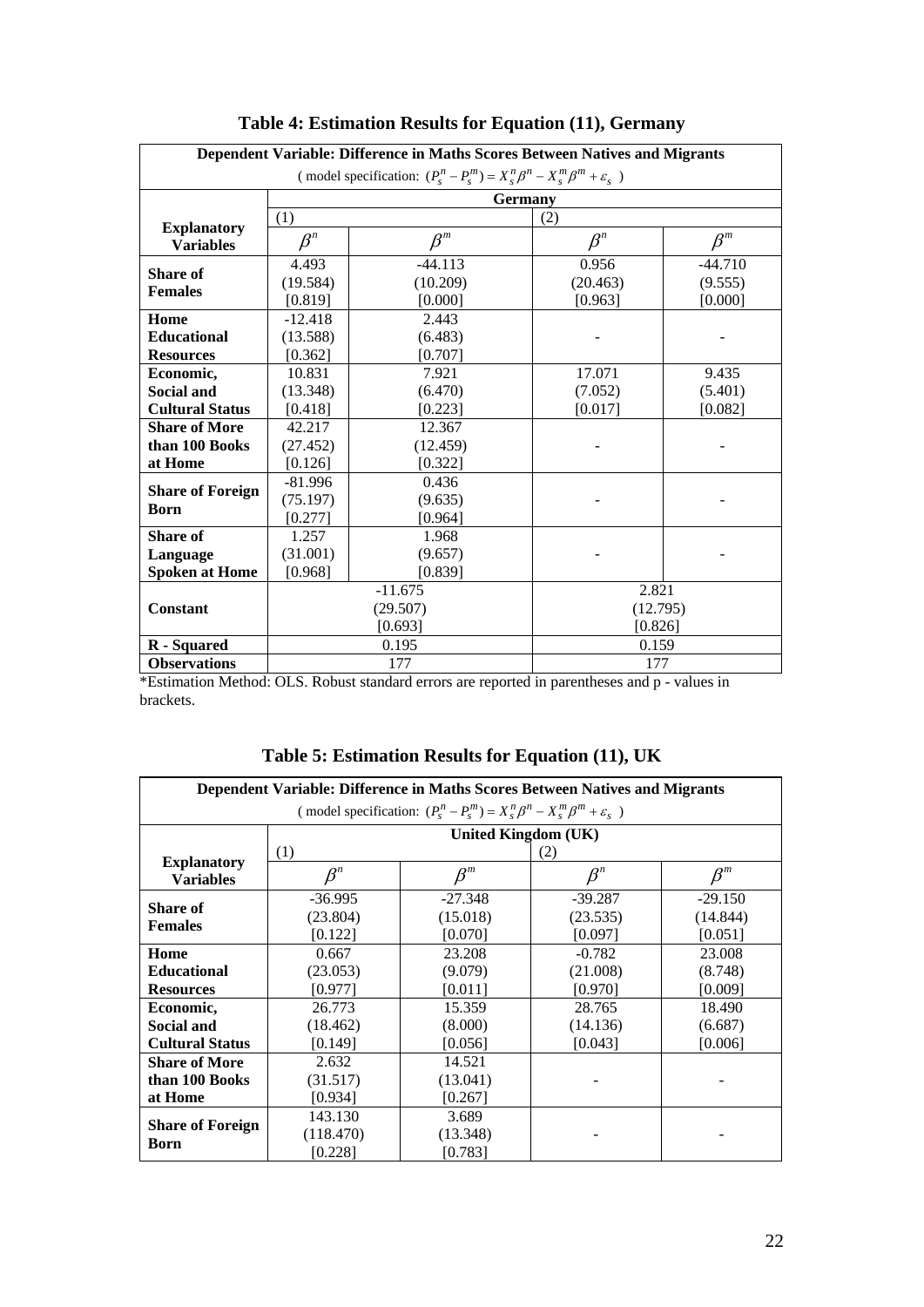**Table 5 (continued)** 

|                       | $\boldsymbol{\varOmega}^n$ | $\mathcal{R}^m$ | O <sup>n</sup> | $\rho^m$ |
|-----------------------|----------------------------|-----------------|----------------|----------|
| <b>Share of</b>       | 20.225                     | $-6.563$        |                |          |
| Language              | (43.215)                   | (13.779)        |                | ۰        |
| <b>Spoken at Home</b> | [0.640]                    | [0.634]         |                |          |
|                       | $-15.471$                  |                 | 5.242          |          |
| <b>Constant</b>       | (43.224)                   |                 | (12.021)       |          |
|                       | [0.721]                    |                 | [0.663]        |          |
| R - Squared           | 0.152                      |                 | 0.140          |          |
| <b>Observations</b>   | 202                        |                 | 202            |          |

\*Estimation Method: OLS. Robust standard errors are reported in parentheses and p - values in brackets.

Tables 6 and 7 decompose the PISA gap between natives and migrants into two parts, 'endowment' and 'integration/discrimination' ('coefficient effect'). In the two countries under investigation, this viewpoint confirms that differences in student achievements mainly arise due to less advantaged endowments for migrants. In particular, the socioeconomic status of parents (UK) and the cultural capital endowment at home ('books at home', Germany) play crucial roles (see also the Appendix, where the endowment effect of students in the UK (Table 9) becomes significant through the effect of 'home educational resources').

| Dependent Variable: Difference in Math Scores Between Natives and Migrants                                    |           |                       |           |                       |  |  |  |
|---------------------------------------------------------------------------------------------------------------|-----------|-----------------------|-----------|-----------------------|--|--|--|
| (model specification: $(P_s^n - P_s^m) = (X_s^n - X_s^m)\beta^n + X_s^m(\beta^n - \beta^m) + \varepsilon_s$ ) |           |                       |           |                       |  |  |  |
|                                                                                                               |           | <b>Germany</b>        |           |                       |  |  |  |
|                                                                                                               | (1)       |                       | (2)       |                       |  |  |  |
| <b>Explanatory</b><br><b>Variables</b>                                                                        | $\beta^n$ | $(\beta^n - \beta^m)$ | $\beta^n$ | $(\beta^n - \beta^m)$ |  |  |  |
| <b>Share of</b>                                                                                               | 4.493     | 48.606                | $-0.733$  | 45.660                |  |  |  |
| <b>Females</b>                                                                                                | (19.584)  | (23.579)              | (19.536)  | (22.443)              |  |  |  |
|                                                                                                               | [0.819]   | [0.041]               | [0.970]   | [0.043]               |  |  |  |
| Home                                                                                                          | $-12.418$ | 14.862                |           |                       |  |  |  |
| <b>Educational</b>                                                                                            | (13.588)  | (13.565)              |           |                       |  |  |  |
| <b>Resources</b>                                                                                              | [0.362]   | [0.275]               |           |                       |  |  |  |
| Economic,                                                                                                     | 10.831    | 2.910                 |           |                       |  |  |  |
| <b>Social and</b>                                                                                             | (13.348)  | (15.372)              |           |                       |  |  |  |
| <b>Cultural Status</b>                                                                                        | [0.418]   | [0.850]               |           |                       |  |  |  |
| <b>Share of More</b>                                                                                          | 42.217    | 29.850                | 43.300    | 23.485                |  |  |  |
| than 100 Books                                                                                                | (27.452)  | (29.868)              | (15.430)  | (14.811)              |  |  |  |
| at Home                                                                                                       | [0.126]   | [0.319]               | [0.006]   | [0.115]               |  |  |  |
| <b>Share of Foreign</b>                                                                                       | $-81.996$ | $-82.433$             |           |                       |  |  |  |
| <b>Born</b>                                                                                                   | (75.197)  | (76.185)              |           |                       |  |  |  |
|                                                                                                               | [0.277]   | [0.281]               |           |                       |  |  |  |
| Share of                                                                                                      | 1.257     | $-0.711$              |           |                       |  |  |  |
| Language                                                                                                      | (31.001)  | (31.345)              |           |                       |  |  |  |
| <b>Spoken at Home</b>                                                                                         | [0.968]   | [0.982]               |           |                       |  |  |  |
|                                                                                                               |           | $-11.675$             | $-9.795$  |                       |  |  |  |
| <b>Constant</b>                                                                                               |           | (29.507)              | (12.290)  |                       |  |  |  |
|                                                                                                               |           | [0.693]               | [0.427]   |                       |  |  |  |
| R - Squared                                                                                                   |           | 0.195                 | 0.175     |                       |  |  |  |
| <b>Observations</b>                                                                                           |           | 177                   | 177       |                       |  |  |  |

**Table 6: Estimation Results for Oaxaca Specification (12), Germany** 

\*Estimation Method: OLS. Robust standard errors are reported in parentheses and p - values in brackets.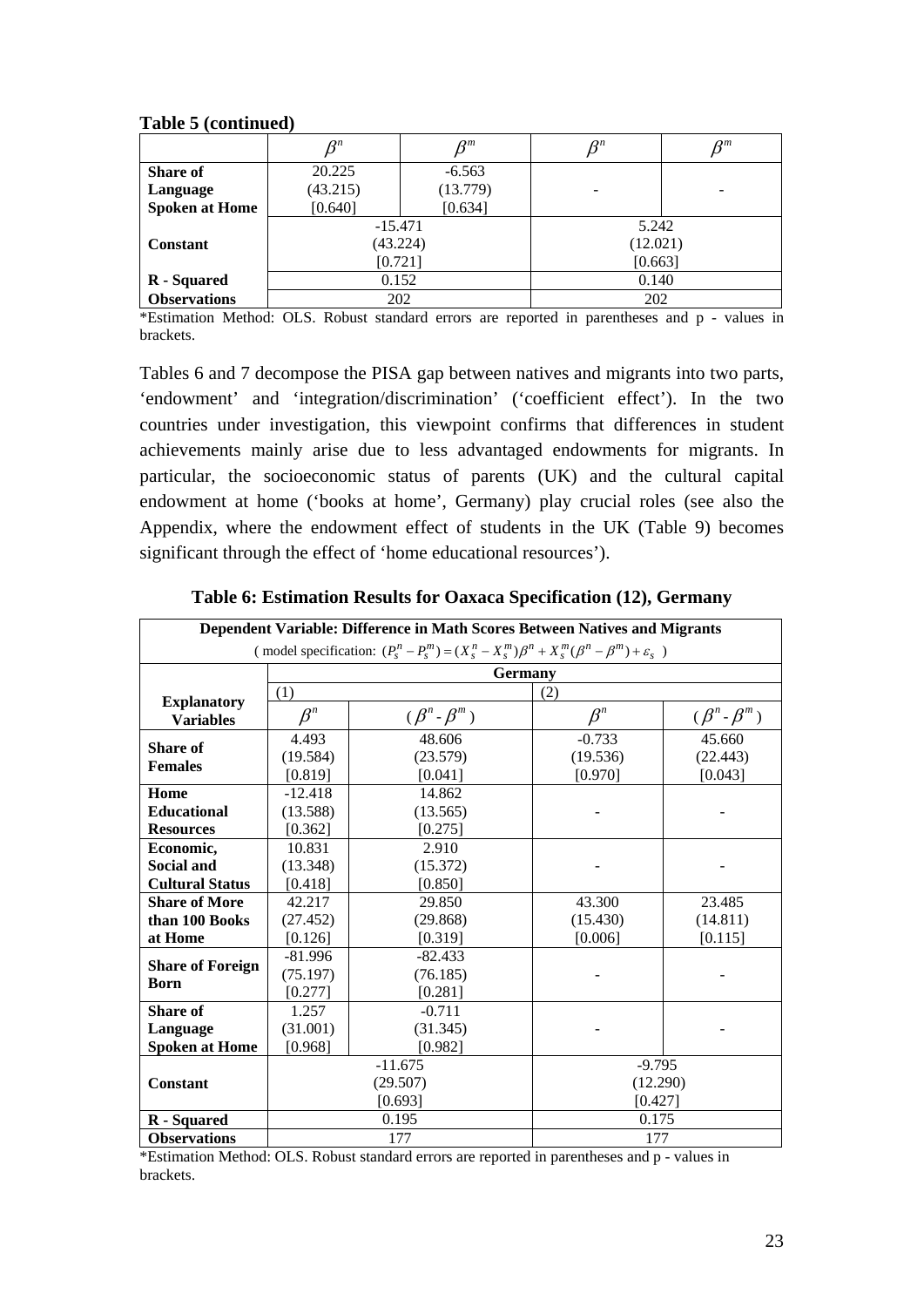|                                                                                                               | Dependent Variable: Difference in Math Scores Between Natives and Migrants |                       |             |                       |  |  |  |
|---------------------------------------------------------------------------------------------------------------|----------------------------------------------------------------------------|-----------------------|-------------|-----------------------|--|--|--|
| (model specification: $(P_s^n - P_s^m) = (X_s^n - X_s^m)\beta^n + X_s^m(\beta^n - \beta^m) + \varepsilon_s$ ) |                                                                            |                       |             |                       |  |  |  |
|                                                                                                               | <b>United Kingdom (UK)</b>                                                 |                       |             |                       |  |  |  |
|                                                                                                               |                                                                            |                       |             |                       |  |  |  |
| <b>Explanatory</b>                                                                                            | (1)                                                                        |                       | (2)         |                       |  |  |  |
| <b>Variables</b>                                                                                              | $\beta^n$                                                                  | $(\beta^n - \beta^m)$ | $\beta^{n}$ | $(\beta^n - \beta^m)$ |  |  |  |
| <b>Share of</b>                                                                                               | $-36.995$                                                                  | $-9.647$              | $-31.650$   | $-9.858$              |  |  |  |
| <b>Females</b>                                                                                                | (23.804)                                                                   | (18.549)              | (23.032)    | (17.427)              |  |  |  |
|                                                                                                               | [0.122]                                                                    | [0.604]               | [0.171]     | [0.572]               |  |  |  |
| Home                                                                                                          | 0.667                                                                      | $-22.540$             |             |                       |  |  |  |
| <b>Educational</b>                                                                                            | (23.053)                                                                   | (24.976)              |             |                       |  |  |  |
| <b>Resources</b>                                                                                              | [0.977]                                                                    | [0.368]               |             |                       |  |  |  |
| Economic,                                                                                                     | 26.773                                                                     | 11.446                | 25.143      | $-1.407$              |  |  |  |
| Social and                                                                                                    | (18.462)                                                                   | (18.191)              | (11.971)    | (10.171)              |  |  |  |
| <b>Cultural Status</b>                                                                                        | [0.149]                                                                    | [0.531]               | [0.037]     | [0.890]               |  |  |  |
| <b>Share of More</b>                                                                                          | 2.632                                                                      | $-11.889$             |             |                       |  |  |  |
| than 100 Books                                                                                                | (31.517)                                                                   | (32.013)              |             |                       |  |  |  |
| at Home                                                                                                       | [0.934]                                                                    | [0.711]               |             |                       |  |  |  |
| <b>Share of Foreign</b>                                                                                       | 143.130                                                                    | 139.441               |             |                       |  |  |  |
| <b>Born</b>                                                                                                   | (118.470)                                                                  | (117.463)             |             |                       |  |  |  |
|                                                                                                               | [0.228]                                                                    | [0.237]               |             |                       |  |  |  |
| Share of                                                                                                      | 20.225                                                                     | 26.789                |             |                       |  |  |  |
| Language                                                                                                      | (43.215)                                                                   | (40.475)              |             |                       |  |  |  |
| <b>Spoken at Home</b>                                                                                         | [0.640]                                                                    | [0.509]               |             |                       |  |  |  |
|                                                                                                               | $-15.471$                                                                  |                       | 10.557      |                       |  |  |  |
| <b>Constant</b>                                                                                               | (43.224)                                                                   |                       | (10.356)    |                       |  |  |  |
|                                                                                                               | [0.721]                                                                    |                       | [0.309]     |                       |  |  |  |
| R - Squared                                                                                                   | 0.152                                                                      |                       | 0.097       |                       |  |  |  |
| <b>Observations</b>                                                                                           | 202                                                                        |                       | 202         |                       |  |  |  |

**Table 7: Estimation Results for Oaxaca Specification (12), UK** 

\*Estimation Method: OLS. Robust standard errors are reported in parentheses and p - values in brackets.

Some 'return effect' can only be observed for Germany. Here  $\beta^n$  on females significantly exceeds  $\beta^m$  by 45.6 when evaluated at  $X^m$ . As can be seen from previous results, females perform worse in maths than their male schoolmates. Table 6 reveals that at the within-school level, the generally poor math performance of females seems to be particularly low for migrants. At first glance, these results seem to be at odds with coefficients based on individual data, but it should be recalled that the coefficient is related to the mean of  $X_{s}^{m}$ , and that educational achievement gaps estimated from individual data mainly stem from between school differences in Germany. As migrants in Germany mainly origin from Turkey and have strong religious roots as well as traditional roles, female students from these insufficiently integrated families not only lose ground on male schoolmates but also on their female native peers. It is exactly here that some effort by German educational and immigration policy is required to encourage girls and parents from such countries to break with the traditional roles of their home countries and to rouse their interests in mathematics (and other scientific and technical fields).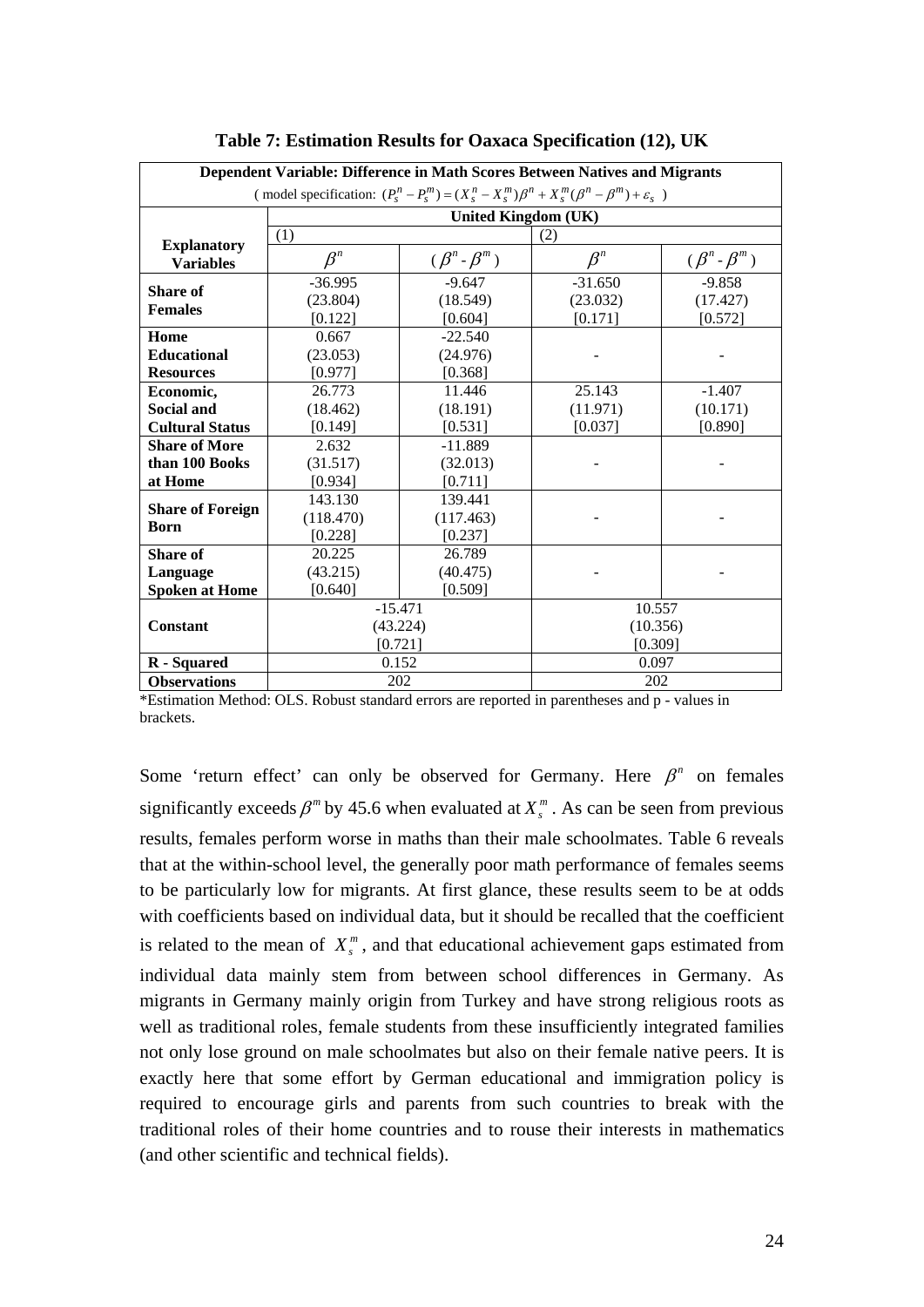### **5. Summary and Conclusions**

The paper analyses the educational achievement of native and migrant students in Germany and the UK. Comparing these two countries is interesting for several reasons: First, although the UK is a European country, the 'median migrant' is different from for the typical 'labour migrant' in countries like Germany or France. She or he is better educated and the majority of immigrants originate from Western countries, contrary to the typical 'guest worker' in Germany who has Turkish roots or stems from Eastern countries. Second, schooling systems differ: Germany allocates students according to their skill level to separate schools at the early age of 10, whereas the UK mainly follows the concept of comprehensive schools. Third, in both countries intergenerational correlation of education is among the highest in Europe (Entorf and Minoiu, 2005).

Given this institutional framework, the paper studies social interaction across and between the groups of natives and migrants using individual data on educational achievement (PISA, 2000, 2003, 2006). Results confirm that the question of peer effects cannot be disentangled from the influence of prevailing national schooling systems. Indeed, estimation results for migrants in Germany deviate from those of migrants in the UK in several respects, but there are some similarities, too:

- a) As the English language poses no serious problem for the large majority of immigrants in the UK (contrary to the German language for migrants in Germany), it is perhaps not surprising that the language of the host country spoken at home (i.e. migrant parents speak German to migrant children) turns out being one of the most important factors of educational success for migrants in Germany, while this variable has no significant impact in the UK.
- b) As far as the background of the parents is concerned, for the UK 'more than 100 books at home' seems to be nicely suited for discriminating between advantaged students endowed with cultural capital from well educated families and less advantaged students from labour migrant families. Having 'more than 100 books at home' or not has the effect of more than 30 PISA points. This variable is less relevant in Germany. Here, but also in the UK, the parental background is significantly covered by the factor 'economic, social and cultural status'.
- c) When inspecting the impact of 'social interaction' on educational achievement, the influence of the native peer group achievement is always higher than the influence of the migrant peer group, and the impact of native peers is higher in Germany than in the UK. The migrant-to-migrant propagation is more pronounced in the UK. In both countries the resulting size of the multiplier effect on natives is higher than the impact on migrants, with the multiplier of the German early tracking schooling system clearly exceeding the UK one. Evidently, multiplier effects magnify the prevailing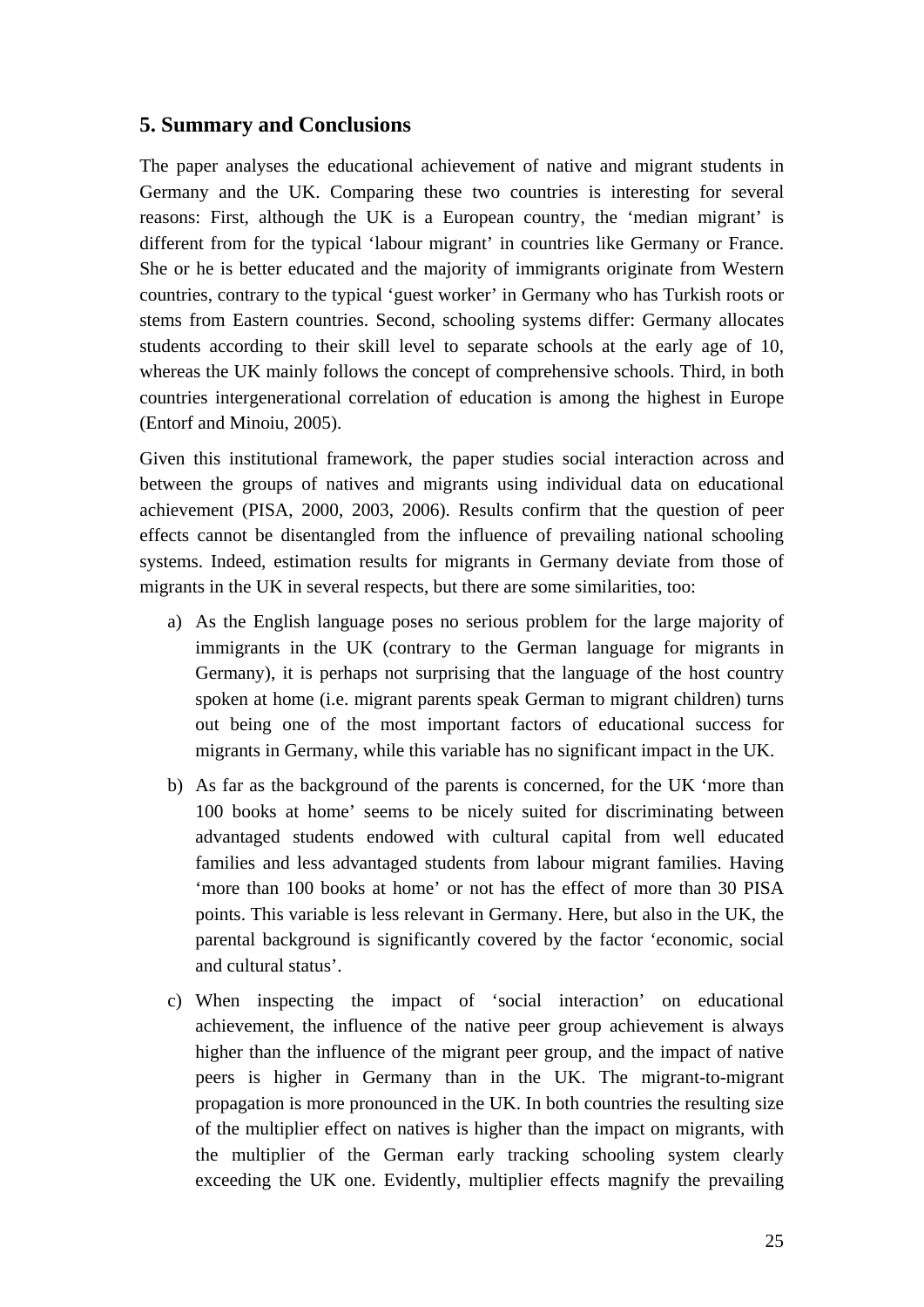educational inequality between students entering schools, who have parents with a low parental socioeconomic migration background, and children from more privileged families, in particular in ability differentiated school systems (like Germany).

The PISA initiative provides a rich set of explanatory variables, but consideration of unobserved heterogeneity is limited by the cross-sectional character of data. In order to mitigate the problem of unobserved factors, we consider differences between PISA scores of natives and migrants at the aggregate school level. At the same time, by taking the distance between natives' and migrants' educational achievements, we are going to analyse and evaluate factors that might increase or dampen educational inequality. It turns out that the share of females (results are based on maths performance (PISA 2006); here, girls perform worse than their male schoolmates) and the parental background (measured by 'economic, social and cultural status' and/or 'more than 100 books at home') are confirmed as being significant.

Employing the Oaxaca-Blinder specification, it turns out that the educational gap between natives and migrants is mainly due to the 'endowment effect' (i.e. the more advantaged socioeconomic background and the higher cultural capital of natives). Some 'integration effect' can only be observed for Germany, where female migrants seem to fall behind. We conclude that German educational and immigration policy should encourage girls with a migration background (typically from traditional Islamic countries) to break with traditional roles of home countries and to rouse their interests in mathematics (and other scientific and technical fields).

#### **References**

- Acemoglu, D. and J.D. Angrist (2001), 'How Large Are Human Capital Externalities? Evidence from Compulsory Schooling Laws', in: B. S. Bernanke and K. Rogoff (eds.), *NBER Macroeconomics Annual 2000*, MIT Press.
- Acemoglu, D. (2003), 'Cross-Country Inequality Trends', *Economic Journal*, 113, F121-F149.
- Ammermüller, A. (2005), 'Poor Background or Low Returns? Why Immigrant Students in Germany Perform so Poorly in PISA' *ZEW Discussion Paper* No. 05-18, ZEW, Mannheim.
- Ammermüller, A. (2007), 'PISA: What Makes the Difference? Explaining the Gap in Test Scores between Finland and Germany', *Empirical Economics*, 33(2), 263-287.
- Bauer, P. and R. Riphahn (2007), 'Heterogeneity in the Intergenerational Transmission of Educational Attainment: Evidence from Switzerland on Natives and Second Generation Immigrants' *Journal of Population Economics*, 20(1), 121-148.
- Becker*,* G*.* S. (1974), 'A Theory of Social Interactions', *Journal of Political Economy,* 82(6), 1063- 1093.
- Blinder, A. (1973), 'Wage Discrimination: Reduced Form and Structural Estimates', *Journal of Human Resources*, 8, 436-455*.*
- Deaton, A. (1996), 'The Analysis of Household Surveys', *The Johns Hopkins University Press*, Baltimore.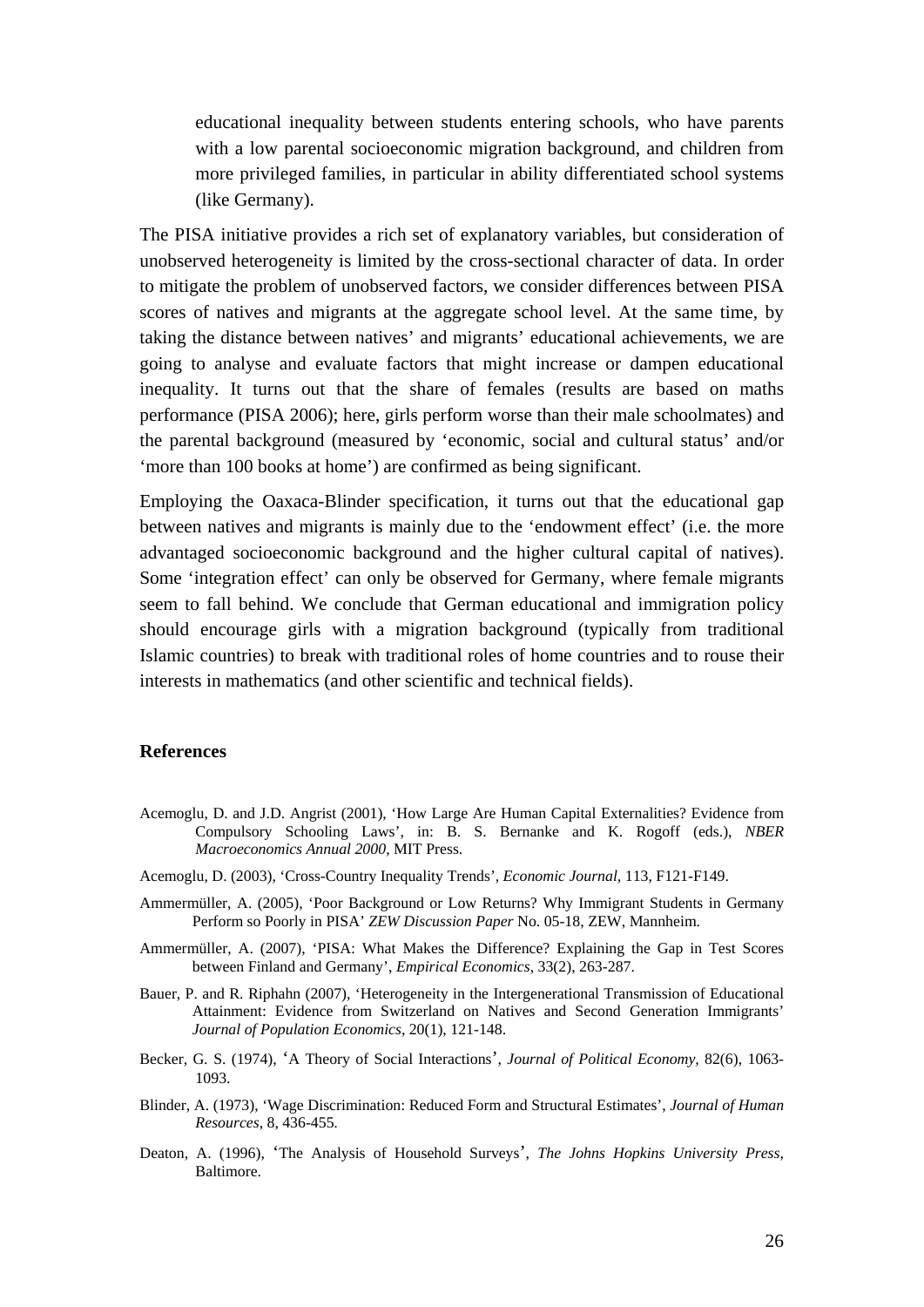- DuMouchel, W.H. and G.J. Duncan (1983), 'Using Sample Survey Weights in Multiple Regression Analyses of Stratified Samples', *Journal of the American Statistical Association*, 78, 535-543.
- Dustmann, Ch. (2004), 'Parental Background, Secondary School Track Choice and Wages', *Oxford Economic Papers*, 56, 209-230.
- Dustmann, Ch., J. Ludsteck and U. Schönberg (2007), 'Revisiting the German Wage Structure', *IZA Discussion Paper* No. 2658, IZA, Bonn.
- Entorf, H. (1996), 'Strukturelle Arbeitslosigkeit in Deutschland: Mismatch, Mobilität und Technologischer Wandel', in: B. Gahlen, H. Hesse and H.J. Ramser (Editors), *Arbeitslosigkeit und Möglichkeiten ihrer Überwindung*, Tübingen: J.C.B. Mohr, 139-170.
- Entorf, H. and N. Minoiu (2005), 'What a Difference Immigration Policy Makes: A Comparison of PISA Results in Europe and Traditional Countries of Immigration', *German Economic Review,* 6(3), 355-376.
- Entorf, H. and M. Lauk (2008), 'Peer Effects, Social Multipliers and Migrants at School: An International Comparison', *Journal of Ethnic and Migration Studies,* 34(4), 633-654.
- Fitzenberger, B. (1999), 'Wages and Employment Across Skill Groups, An Analysis for West Germany', *Heidelberg: Physica/Springer*.
- Frick, J.R. and G. Wagner (2001), 'Economic and Social Perspectives of Immigrant Children in Germany', *IZA Discussion Paper* No. 301, IZA, Bonn.
- Gang, I.N. and K.F. Zimmermann (2000), 'Is Child Like Parent?: Educational Attainment and Ethnic Origin', *Journal of Human Resources*, 35, 550-569.
- Glaeser, E.L. and J.A. Scheinkman (2000), 'Non-Market Interactions', *NBER Discussion Paper* No. 8053, Cambridge, MA.
- Glaeser, E.L., B. Sacerdote and J.A. Scheinkman (2003), 'The Social Multiplier', *Journal of the European Economic Association*, 1(2-3), 345-353.
- Graham, B. and J. Hahn (2005), 'Identification and Estimation of the Linear-in-Means Model of Social Interactions', *Economics Letters*, 88(1), 1-6.
- Hanushek, E.A., J. Kain, J. Markman and S.G. Rivkin (2003), 'Does Peer Ability Affect Student Achievement?' *Journal of Applied Econometrics,* 18(5), 527-544.
- Hanushek, E.A. and L. Wössmann (2006), 'Does Educational Tracking Affect Performance and Inequality? Differences-in-Differences Evidence Across Countries' *Economic Journal,*  116(510), C63-C76.
- Hoxby, C. (2000), 'Peer Effects in the Classroom: Learning From Gender and Race Variation', *NBER Working Paper* No. 7867, Cambridge, MA.
- Jürges, H. and K. Schneider (2004), 'International Differences in Student Achievement: An Economic Perspective' *German Economic Review,* 5(3), 357-380.
- Kahn, L.M. (2000), 'Wage Inequality, Collective Bargaining, and Relative Employment from 1985 to 1994: Evidence from Fifteen OECD Countries'*, Review of Economics and Statistics*, 82, 564- 579.
- Levitt, S. (1999), 'The Limited Role of Changing Age Structure in Explaining Aggregate Crime Rates', *Criminology*, 37(3), 581-597.
- Machin, S. (1997), 'The Decline of Labour Market Institutions and the Rise in Wage Inequality in Britain', *European Economic Review*, 41(3-5), 647-657.
- Machin, S. and J. Van Reenen (1998), 'Technology and Changes in Skill Structure: Evidence From Seven OECD Countries', *The Quarterly Journal of Economics*, 113(4), 1215-1244.
- Manski, C.F. (1993), 'Identification of Endogenous Social Interactions: The Reflection Problem', *Review of Economic Studies,* 60(3), 531-542.
- Manski, C.F. (1995), 'Identification Problems in the Social Sciences', *Cambridge: Harvard University Press*.
- Manski, C.F. (2000), 'Economic Analysis of Social Interactions', *Journal of Economic Perspectives*, 14(3), 115-136.
- Moulton, B.R. (1986), 'Random Group Effects and the Precision of Regression Estimates', *Journal of Econometrics*, 32(3), 385-397.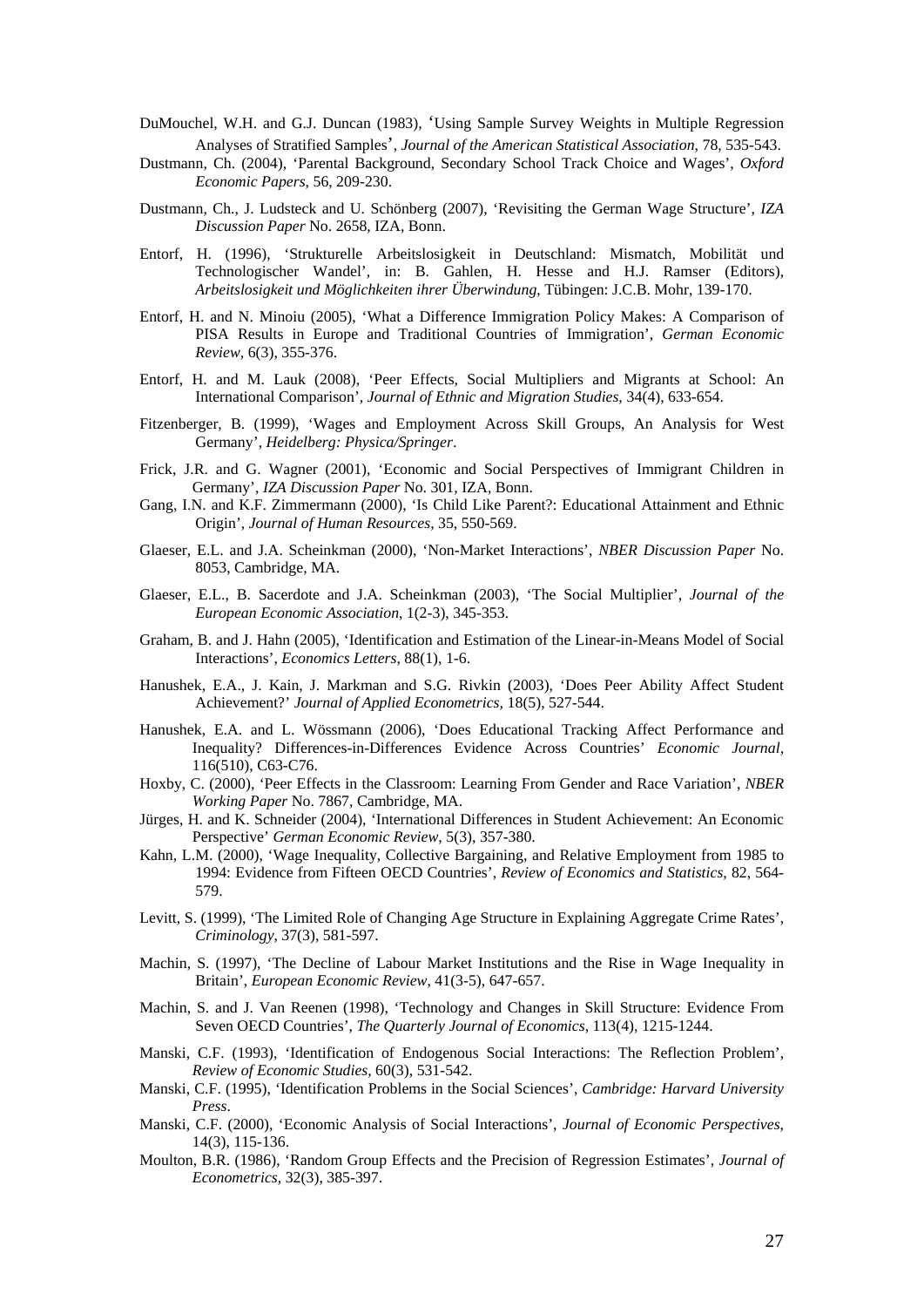- Oaxaca, R. (1973), 'Male-Female Wage Differentials in Urban Labor Markets, *International Economic Review*, 14, 673-709.
- OECD (2001), 'The OECD Programme for International Student Assessment (PISA)', http://www.pisa.oecd.org/ (October 5, 2004).
- OECD (2003), 'Trends in International Migration', SOPEMI 2002, Paris.
- OECD (2004), 'Programme for International Student Assessment, "Learning for Tomorrow's World, First Results from PISA 2003'.
- Puhani, P. (2004), 'What Happened to Wage and Non-Employment Structures During the 'Dutch Employment Miracle'?', University of St. Gallen Department of Economics *Working Paper Series*, Department of Economics, University of St. Gallen.
- Sacerdote, B. (2001), 'Peer Effects with Random Assignment: Results for Dartmouth Roommates', *The Quarterly Journal of Economics*, 116, 681-704.
- Schnepf, S. (2007), 'Immigrants' Educational Disadvantage: An Examination Across Ten Countries and Three Surveys'*, Journal of Population Economics,* 20(3), 527-545.
- Weigel, T.M. (2004), Die PISA Studie im bildungspolitischen Diskurs. Eine Untersuchung der Reaktionen auf PISA in Deutschland und im Vereinigten Königreich, Diploma Thesis, University of Trier.
- Wooldridge, J. (2006), 'Cluster-Sample Methods in Applied Econometrics: An Extended Analysis', Department of Economics, Michigan State University, https://www.msu.edu/~ec/ faculty/wooldridge/ current%20research/clus1aea.pdf
- Wößmann, L. (2003), 'Schooling Resources, Educational Institutions and Student Performance: the International Evidence', *Oxford Bulletin of Economics and Statistics*, 65, 117-170.

### **A P P E N D I X**

Description of explanatory variables in equation (6) - baseline model:

a) Individual characteristics and backgrounds of students

- *Mathematics Score:* Students' performance score in mathematics
- *Female*: Binary Dummy variable, which takes the value 1 if the pupil is female
- *Grade*

For Germany:

- *Grade 8*: Binary Dummy variable, which takes the value 1 if the pupil attends  $8^{th}$ grade or lower

- **Grade 9**: Binary Dummy variable, which takes the value 1 if the pupil attends 9<sup>th</sup> grade

- *Grade 10*: Binary Dummy variable, which takes the value 1 if the pupil attends  $10^{th}$  grade or  $11^{th}$ 

For the UK:

- *Grade 11*: Binary Dummy variable, which takes the value 1 if the pupil attends grade  $11<sup>th</sup>$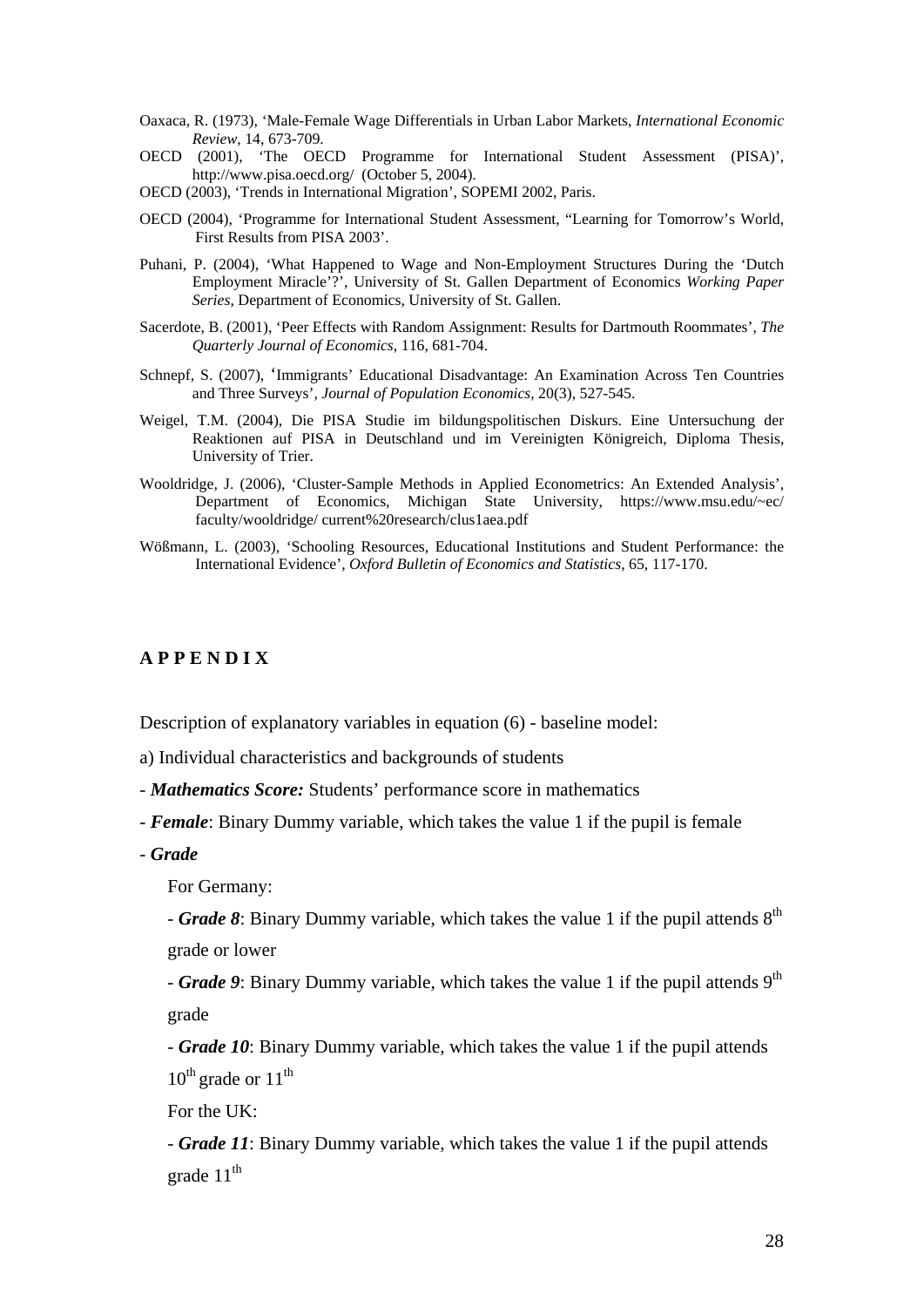-*Foreignborn*: Binary Dummy variable, which takes the value 1 if the pupil was not born in the country of test

-*National Language at Home*: Binary Dummy variable, which takes the value 1 if the pupil deploys mostly (the) national language(s) or other national dialects at home -*More than 100 Books at Home*: Binary Dummy variable, which takes the value 1 if the pupil reported having more than 100 books in his/ her home

-*Home Educational Resources:* PISA 2006 Index of Home Educational Resources -*Economic, Social and Cultural Status*: PISA 2006 Index of Economic, Social and Cultural Status

### b) School-specific factors

- *Student-Teaching Staff Ratio*: Total number of pupils divided by the total number of teachers (whereby part-time teachers are counted as one half of a full-time teacher)

- *Quality of School's Educational Resources*: Index of the quality of the school's educational resources, derived from school principals' reports on lack of instructional materials, laboratory equipment etc. concerning the learning by 15-year-olds

- *Village/ Small Town*: Binary Dummy variable, which takes the value 1 if the school is located in a village or a small town (up to 15,000 people)

- *Selection by Residence*: Binary Dummy variable, which takes the value 1 if the school very often or regularly considers residence in a particular area when students are admitted to the school

- *Selection by Performance*: Binary Dummy variable, which takes the value 1 if the school very often or regularly considers the student's record of academic performance when students are admitted to the school

- *Responsibility for Curriculum and Assessment*: PISA 2006 Index for school's Responsibility for Curriculum and Assessment as a measure of the school's autonomy - *Responsibility for Resource Allocation*: PISA 2006 Index for school's

Responsibility for Resource Allocation as a measure of the school's autonomy

- *Public School*: Binary Dummy variable, which takes the value 1 if the school is managed directly or indirectly by a government organisation

- *Mean of Mathematics Score*: Mean of fellow - students' performance scores in mathematics. The variable is calculated both as the mean of the maths score of natives and as the mean of the maths score of migrants.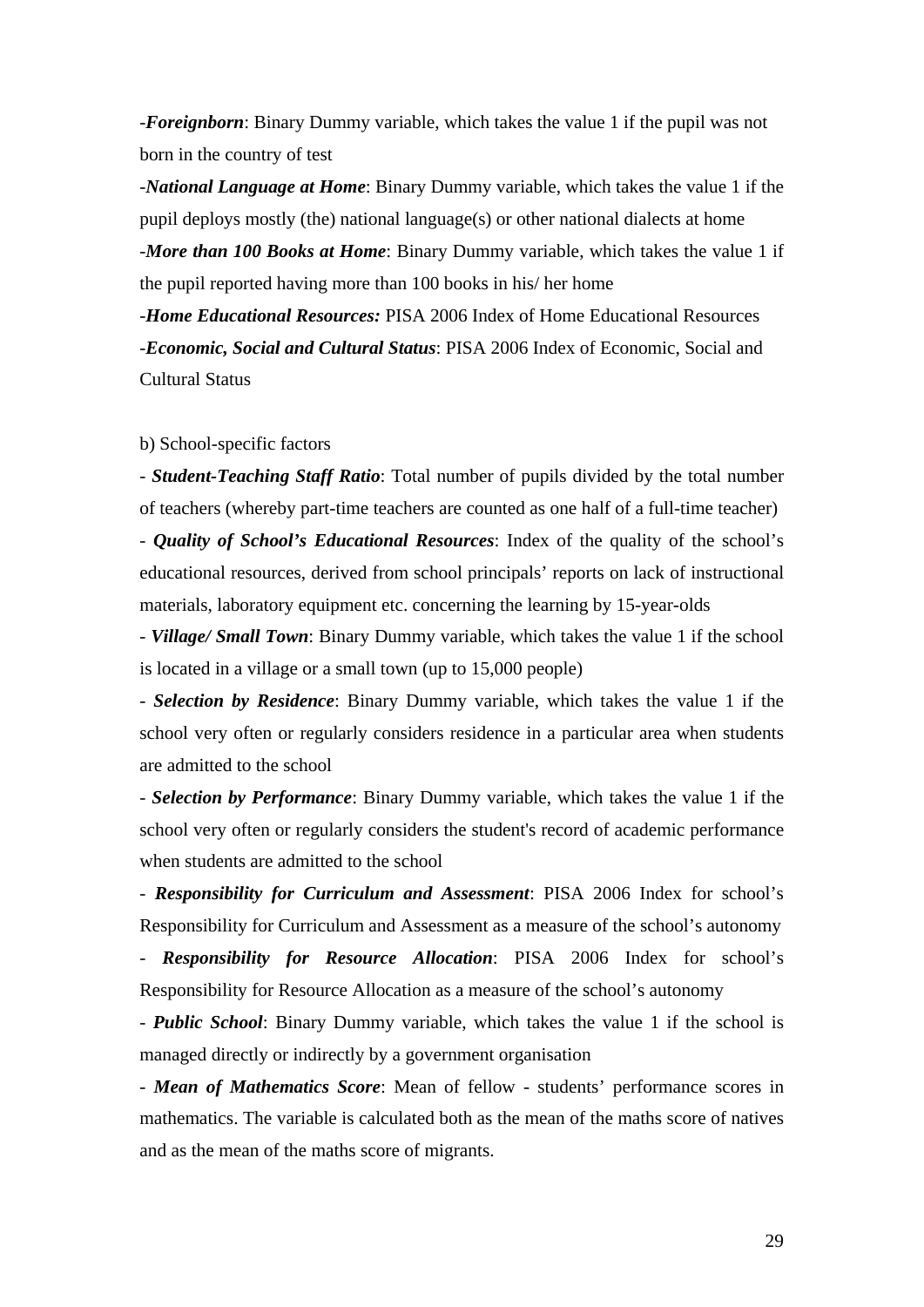# **Appendix**

Results for the alternative Oaxaca-Blinder decomposition:

$$
(P_S^n - P_S^m) = (X_S^n - X_S^m)\beta^m + X_S^n(\beta^n - \beta^m) + (\varepsilon_S^n - \varepsilon_S^m)
$$

| Dependent Variable: Difference in Math Scores Between Natives and Migrants                                                          |           |                       |           |                       |  |
|-------------------------------------------------------------------------------------------------------------------------------------|-----------|-----------------------|-----------|-----------------------|--|
| (model specification: $(P_S^n - P_S^m) = (X_S^n - X_S^m)\beta^m + X_S^n(\beta^n - \beta^m) + (\varepsilon_S^n - \varepsilon_S^m)$ ) |           |                       |           |                       |  |
|                                                                                                                                     |           | <b>Germany</b>        |           |                       |  |
|                                                                                                                                     | (1)       |                       | (2)       |                       |  |
| <b>Explanatory</b><br><b>Variables</b>                                                                                              | $\beta^m$ | $(\beta^n - \beta^m)$ | $\beta^m$ | $(\beta^n - \beta^m)$ |  |
|                                                                                                                                     | $-44.113$ | 48.606                | $-44.710$ | 45.666                |  |
| <b>Share of Females</b>                                                                                                             | (10.209)  | (23.579)              | (9.555)   | (23.224)              |  |
|                                                                                                                                     | [0.000]   | [0.041]               | [0.000]   | [0.051]               |  |
| Home                                                                                                                                | 2.443     | $-14.862$             |           |                       |  |
| <b>Educational</b>                                                                                                                  | (6.483)   | (13.565)              |           |                       |  |
| <b>Resources</b>                                                                                                                    | [0.707]   | [0.275]               |           |                       |  |
| <b>Economic, Social</b>                                                                                                             | 7.921     | 2.910                 |           | 7.635                 |  |
| and Cultural                                                                                                                        | (6.470)   | (15.372)              | (5.401)   | (6.599)               |  |
| <b>Status</b>                                                                                                                       | [0.223]   | [0.850]               | [0.082]   | [0.249]               |  |
| <b>Share of More</b>                                                                                                                | 12.367    | 29.850                |           |                       |  |
| than 100 Books at                                                                                                                   | (12.459)  | (29.868)              |           |                       |  |
| Home                                                                                                                                | [0.322]   | [0.319]               |           |                       |  |
| <b>Share of Foreign</b>                                                                                                             | 0.436     | $-82.433$             |           |                       |  |
| Born                                                                                                                                | (9.635)   | (76.185)              |           |                       |  |
|                                                                                                                                     | [0.964]   | [0.281]               |           |                       |  |
| <b>Share of</b>                                                                                                                     | 1.968     | $-0.711$              |           |                       |  |
| <b>Language Spoken</b>                                                                                                              | (9.657)   | (31.345)              |           |                       |  |
| at Home                                                                                                                             | [0.839]   | [0.982]               |           |                       |  |
|                                                                                                                                     |           | $-11.675$             | $-2.822$  |                       |  |
| <b>Constant</b>                                                                                                                     |           | (29.507)              |           | (12.795)              |  |
|                                                                                                                                     |           | [0.693]               | [0.826]   |                       |  |
| R - Squared                                                                                                                         |           | 0.195                 | 0.159     |                       |  |
| <b>Observations</b>                                                                                                                 | 177       |                       | 177       |                       |  |

**Table 8: Estimation Results for alternative Oaxaca Specification, Germany** 

\*Estimation Method: OLS. Robust standard errors are reported in parentheses and p - values in brackets.